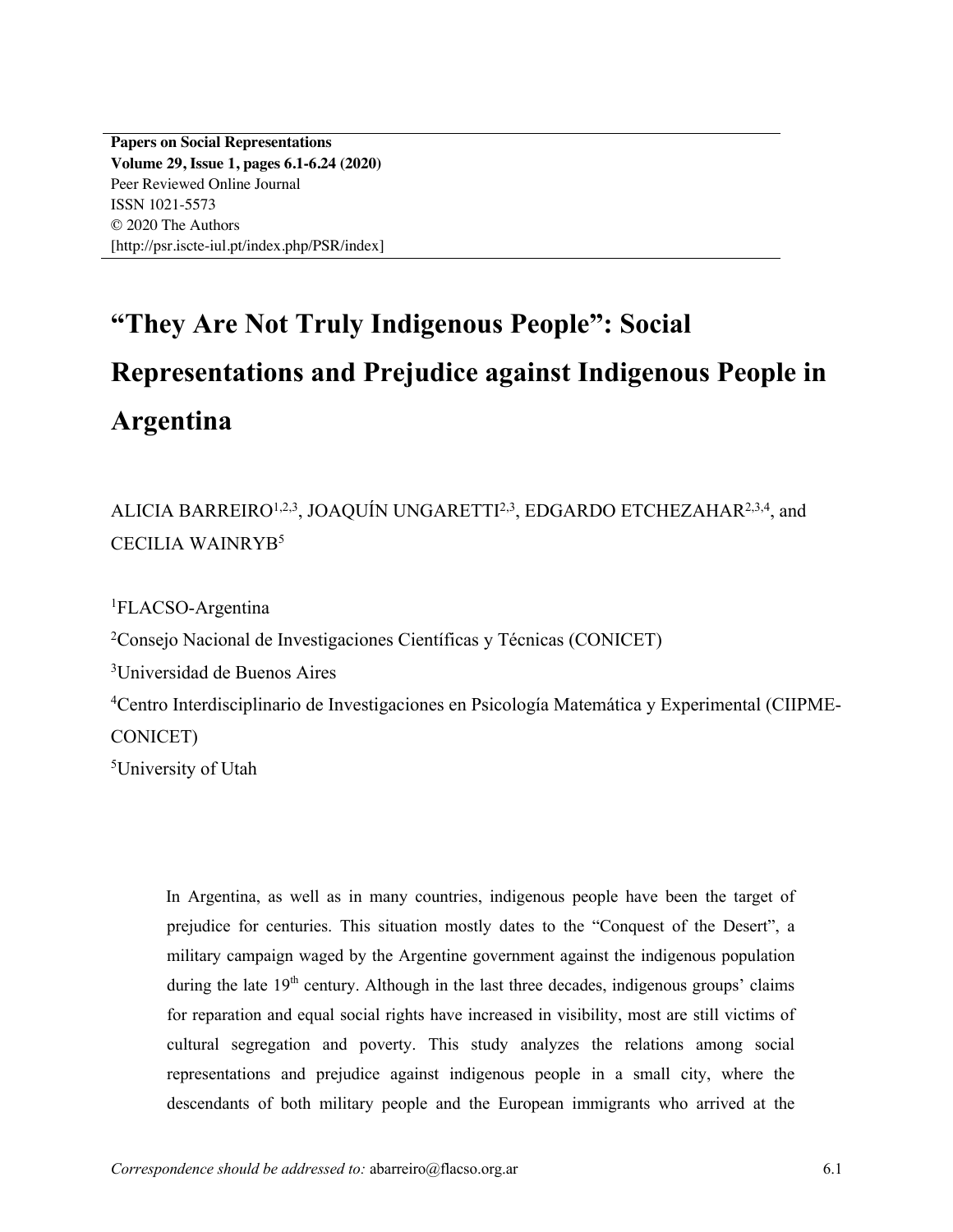beginning of the  $20<sup>th</sup>$  century to settle in the "conquered" lands, live alongside descendants of the Mapuche indigenous groups who originally inhabited that same territory. Our analyses suggest a contradiction in the attempts to vindicate the indigenous people while maintaining their subordinated and segregated status in the community. That opposition is reinforced by imaginary frontiers created by the organization of urban spaces and representations of the relations between past and present that relegate indigenous people to the past and place them into the poorest and most violent neighborhood, implicitly marking them as criminals. Hence, social representations may be at the basis of the subtle expressions of prejudice that are very frequent. However, when the inhabitants of the city have to actually face indigenous people who are not clearly very different from them and when these indigenous people's claims become more visible, more blatant forms of prejudice become manifest.

**Keywords:** indigenous, social representations, subtle prejudice, blatant prejudice, collective memory

## **THE SITUATION OF INDIGENOUS PEOPLE IN ARGENTINA**

The current situation of indigenous peoples in Latin America can only be understood as the historical outcome of a process that began with the arrival of Europeans to the Americas more than five centuries ago. As a consequence, indigenous peoples were deprived of their lands, their culture, and the communal spaces required to produce and communicate such culture (De Jong & Escobar, 2016). Towards the end of the  $19<sup>th</sup>$  century – based on the presumed need to expand the agricultural frontier and consolidate the emerging national states – multiple military campaigns were carried out throughout the continent that resulted in the decimation and subjugation of the indigenous populations.

In Argentina, the central historical processes leading to the current situation of the indigenous people were a series of military campaigns carried out at the end of the 19<sup>th</sup> century, known as the "Conquest of the Desert". Through these campaigns, the Argentine state killed a lot of indigenous people in order to appropriate their territories and forced others to lose their culture and become invisible as a social group (Del Río, 2005). Furthermore, the dispersion produced by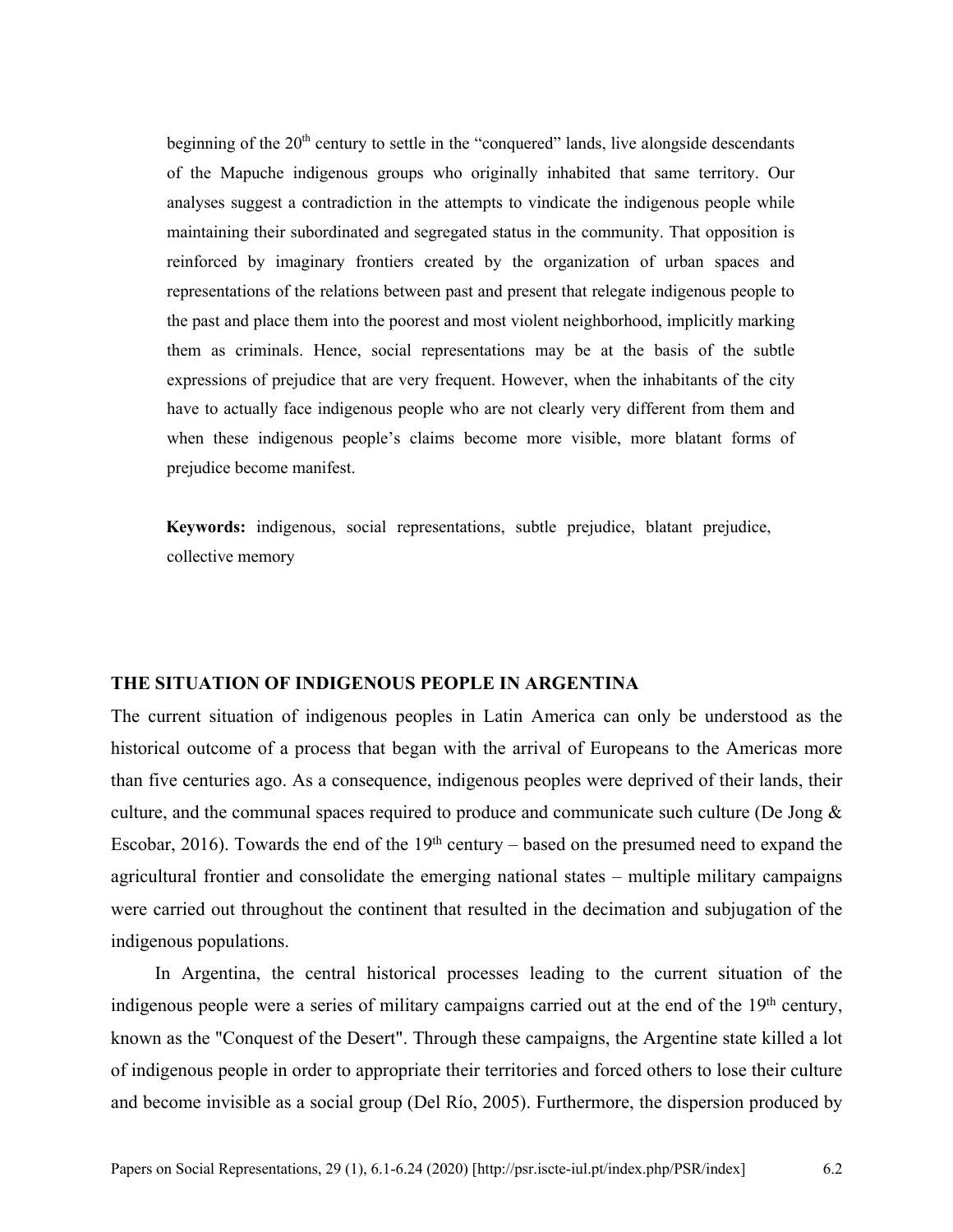the devastating military campaigns was so vast that it prevented the reorganization of indigenous peoples for generations (Nagy, 2013).

This invisibilization was further reinforced, at the end of the  $19<sup>th</sup>$  century, by scholars and politicians who, while strongly criticizing the violence perpetrated by the national army against the indigenous people, unwittingly installed the idea that indigenous people had been "exterminated", thus relegating them and their culture to a no-longer-existing past (Lenton, 1992). It is indeed noteworthy that the current hegemonic narrative about the Conquest of the Desert denies not only the Argentinian state's responsibility for the injustices suffered by indigenous people in the past, but also the ongoing existence of indigenous communities in the Argentinian territory in the present (Barreiro, Wainryb & Carretero, 2017; Sarti & Barreiro, 2014). This purported absence of indigenous populations in Argentina does not correspond to reality, since in a population of more than 44 million inhabitants, almost a million people selfidentify as indigenous, and as belonging to more than thirty indigenous communities (Instituto Nacional de Estadísticas y Censos [INDEC], 2015). This situation contrasts starkly with that of other Latin American countries, such as Mexico or Peru, where mestizaje processes (and, by extension, the continuation of indigenous presence) have consistently been included in the national hegemonic narratives (Gordillo & Hirsch, 2010).

As was the case throughout Latin America and the world, in Argentina the last decades have also seen a process of re-emergence of indigenous identities, including ethnic groups that were believed to have disappeared, thus verifying the historical character of their identity positioning (Gordillo & Hirsch, 2010). In Argentina, after the last civil-military dictatorship (1976-1983), a process of communalization and political organization of indigenous peoples has occurred. Yet, in spite of the increased legal recognition of indigenous groups, effective reparation has not yet occurred. For example, although indigenous groups have now secured the right to communal ownership of the lands they inhabit, agreement about the specific territories to which they have rights has not been reached (Nagy, 2013). Similarly, although they have now secured the right to multicultural and bilingual education, only 10% of indigenous people know and use their native language (Instituto Nacional de Asuntos Indígenas [INAI], 2015). Notably, too, the suicide rate of adolescents and young adults in indigenous communities in Argentina (and other Latin American countries) is high and continues to grow (Economic Commission for Latin America and the Caribbean [ECLAC], 2014).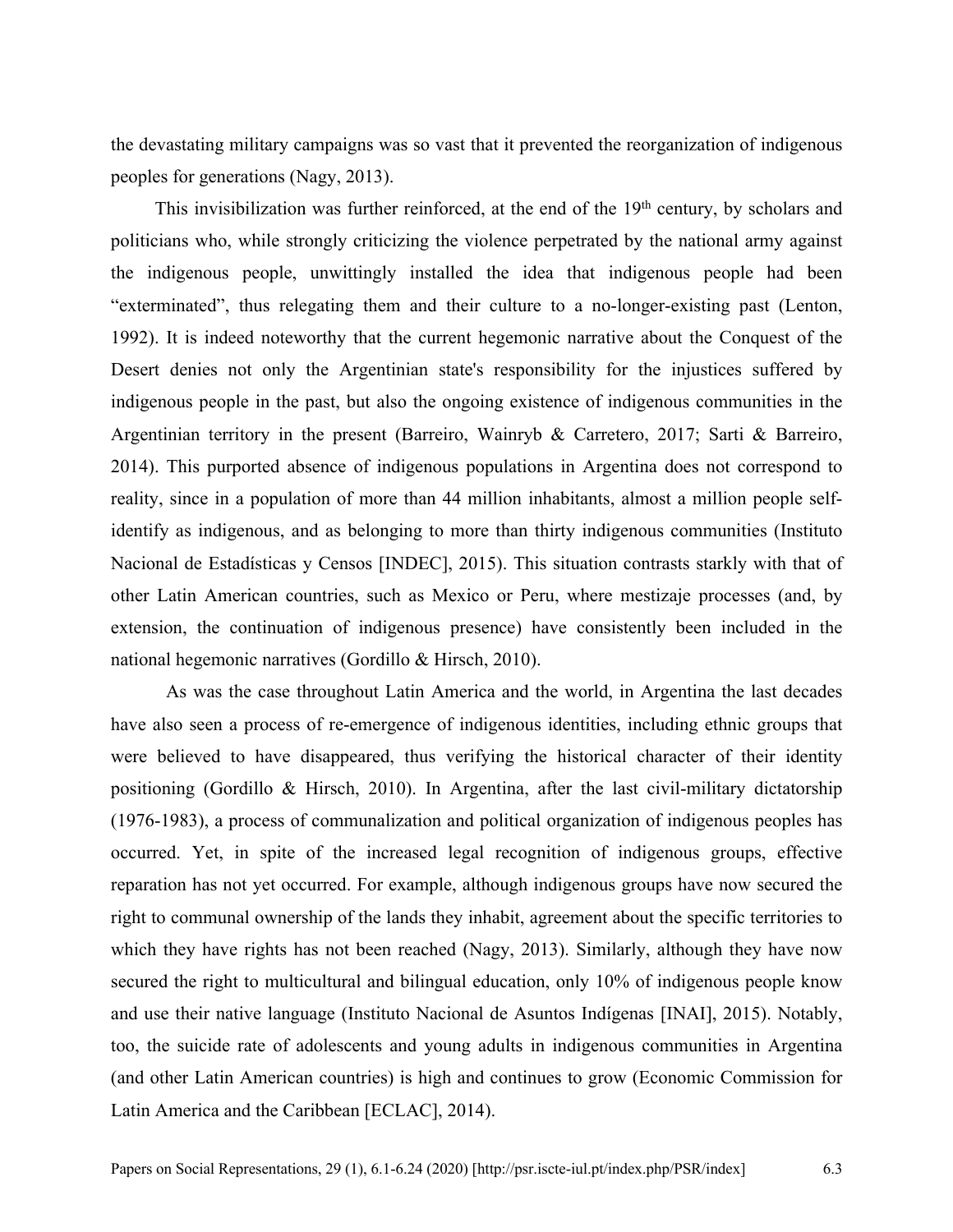Beyond historical invisibilization processes, nowadays, as shown by studies in various countries (e.g., Sibley, Liu & Kirkwood, 2006; Wetherell & Potter, 1992), discursive repertoires – together with other symbolic resources – often serve to deny the claims of indigenous people or even the damages they have suffered (Barreiro, Wainryb & Carretero, 2016; Barreiro, Wainryb et al., 2017). Further support to this proposition can be found in the ubiquity of monuments, located throughout the main cities in Argentina, commemorating the "heroic" military that effected the subjugation of indigenous peoples—monuments which are consistent with the hegemonic historical discourse presented in school textbooks (Barreiro, Castorina & van Alphen, 2017).

In this article, we outline and discuss the social representations (SR) and prejudice held against indigenous people in Argentina. Our analyses involve a corpus of data drawn from a multi-study research project conducted over several years (2013-2016). As is often the case with multi-year projects involving several studies with distinct but related foci, portions of these data have been presented elsewhere (Barreiro, Ungaretti & Etchezahar, 2019; Barreiro, Wainryb et al., 2016; Barreiro, Wainryb et. al., 2017); nevertheless, the present manuscript includes the first exhaustive presentation of this large-scale project<sup>1</sup>.

This large-scale research project was carried out in a town in southwestern Buenos Aires that was originally founded by the Argentine military forces during the "Conquest of the Desert". In what has today become a small city, the descendants of the founding military people and of the European immigrants who arrived at the beginning of  $20<sup>th</sup>$  century to settle in the "conquered" lands, live alongside members of a Mapuche indigenous community who originally inhabited this territory. To date, this local indigenous community has begun organizing, pledging for its rights and demanding compensatory actions and cultural recognition from both the national government and the town residents, thereby threatening the established social order. To conclude, we discuss the relations between SR and prejudice that are illustrated by our data and some possible interventions, combining social cognitive approaches and community level actions, aimed at reducing prejudice.

 $<sup>1</sup>$  The goals of this paper and its conclusions, as well as the writing of the text, are original contributions, even though</sup> most of the empirical data discussed here had been published previously in partial reports of the large-scale research project. The readers could find more detailed information on the methodological issues and data analysis techniques in the referenced publications.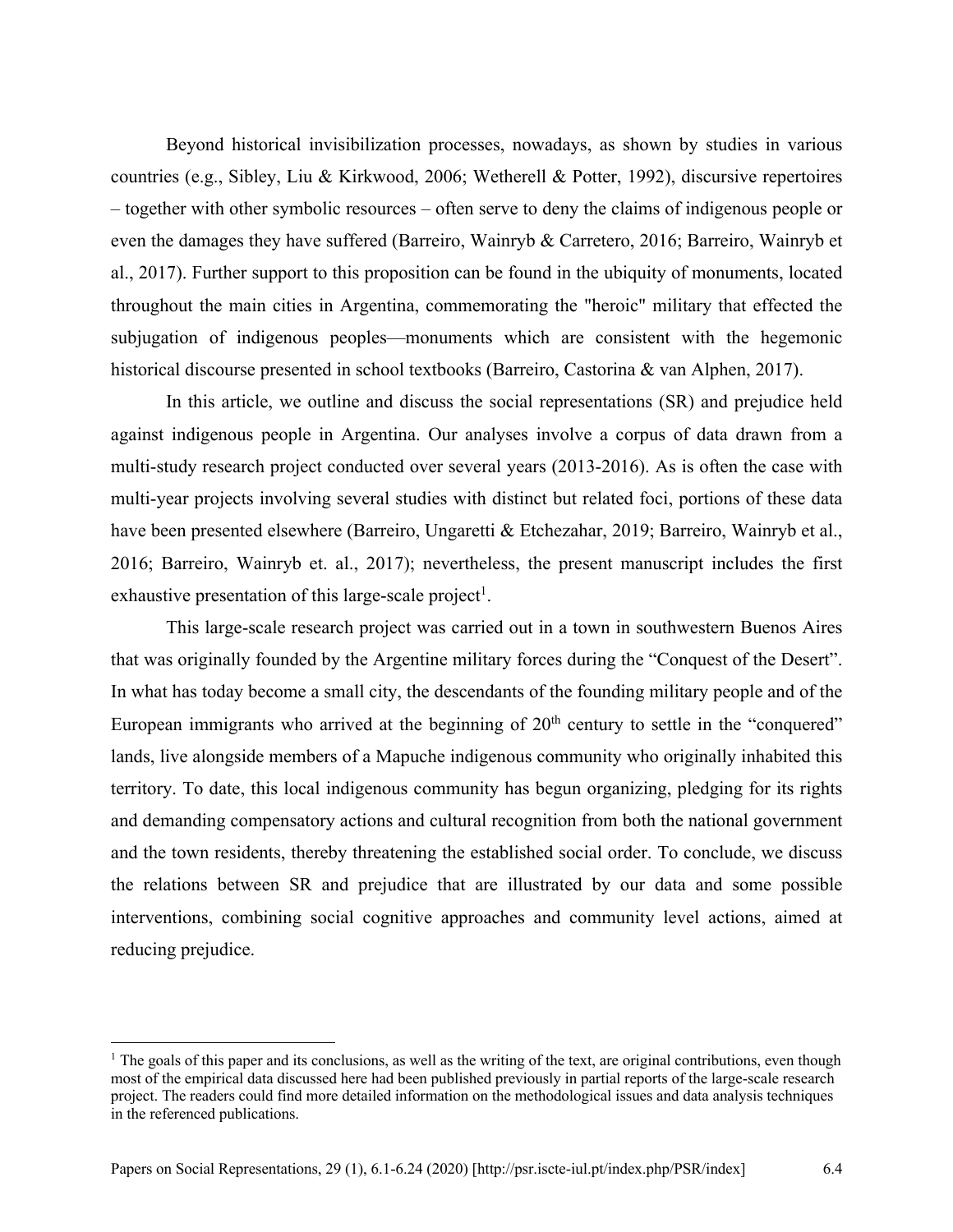### **COMMONSENSE KNOWLEDGE: SOCIAL REPRESENTATIONS AND PREJUDICE**

The knowledge frames by which members of a social group perceive and understand their own reality rely on their shared background of commonsense knowledge (Moscovici, 2001; Wagner & Hayes, 2005). The representations stored and shared in commonsense knowledge depend mainly on the groups' ideological commitments or the broad system of beliefs and values that gives them a particular perspective on social phenomena.

Nowadays, SR theory is one of the most widely accepted perspectives for studying commonsense knowledge (Sammut, Andreouli, Gaskell & Valsiner, 2015). SR are the product of everyday exchanges and, as a form of collective knowledge, are meaning structures that provide a shared code to communicate about everyday phenomena and the challenges they face (Moscovici, 2001). Therefore, SR refer to a set of values, ideas, and practices with a dual function: they enable individuals to orient themselves and master their environment, and facilitate the communication among members of a group by categorizing the social world based on their common history (Moscovici, 1961, 2001; Wagner, 2015). SR are constructed in social practices when individuals face everyday issues, and are used to act upon the cultural environment. They are overarching structures across different patterns of social interaction and can be defined as dynamic units because people represent social objects in and through action. In this way, SR are fuzzy and inferred by people from stable patterns of correlation across the elements of that dynamic unity that cannot be defined away from its context (Wagner, 2015). Hence, SR, as emergent meanings, create the social object that only exists as the outcome of people's interactions over time in a specific context.

SR are developing structures, because the dynamic process of social representing implies a temporal dimension. Even though they can be described in any specific moment in time, their analysis requires a developmental perspective inasmuch as they are both the process and the product of social knowledge construction. As a consequence, the study of SR construction entails a level of sociogenetic analysis due to the dynamic process that takes place along a group history, following political, historical and cultural circumstances (Duveen & Lloyd, 1990; Kalampalikis & Apostolidis, 2016). In this sense, SR are constructed when a gap emerges in culturallyavailable meanings, due to the appearance of a new phenomenon or due to a transformation of the meaning traditionally attributed to an already known phenomenon, as is the case with the increasing claims for recognition of their rights by indigenous people. Because the unknown is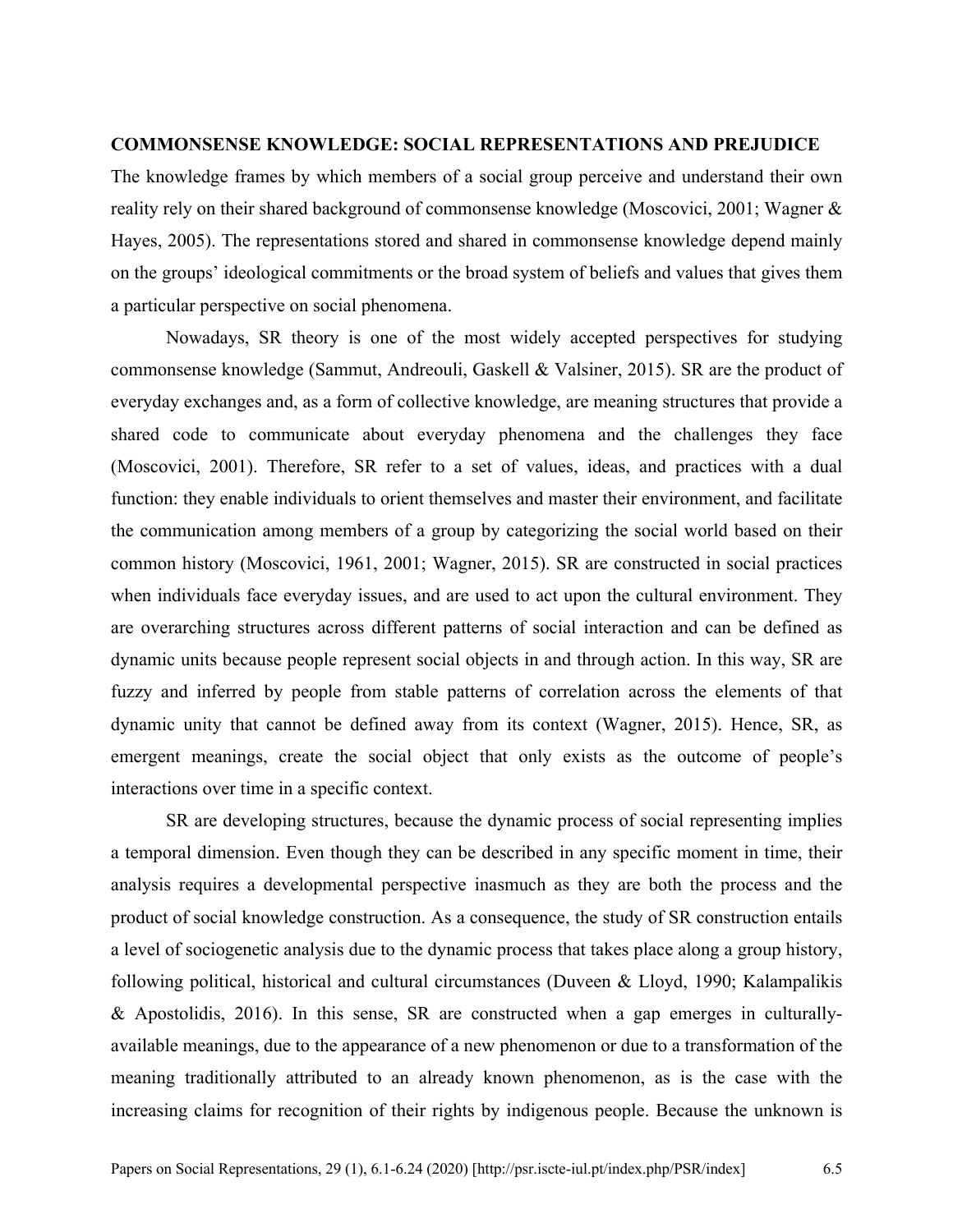threatening, social groups engage in a process that enables them to become familiar with the unknown object by reconstructing it (Moscovici, 2001).

It bears emphasizing that the meaning-making process by which SR are negotiated and transmitted involves power conflicts among social groups that try to impose their specific versions of "reality" (Barreiro & Castorina, 2016). Every SR involves a political dimension that legitimizes or denies the historical basis of a group's claims. Power struggles mediate the determination of what becomes reality and what should be remembered or forgotten, what is fair or unfair, or what is right or wrong based on historical experience (Barreiro, Wainryb et. al., 2017; Sibley, Liu, Duckitt & Khan, 2008). Social groups construct their social identity based on representations of their common past (Sibley et al., 2008). Individuals, in turn, develop a sense of themselves and others by appropriating the commonsense accounts of their past, thus recognizing themselves in their ingroup collective memory. People thus become active members of social groups when they appropriate the SR that, simultaneously, forge their social identity (Duveen, 2007). Therefore, social disputes about competing versions of the past carry significant political implications in the present, by legitimizing a specific group's view of reality and affecting how individuals project themselves into the past, present, and future, and how they understand and relate to others.

Therefore, SR theory offers insights into the representational process underlying social order and political legitimacy, as well as into efforts to impose, maintain and change hierarchical group relations. These processes are based on exchanges between minority and majority groups trying to influence each other (Staerklé, 2015). Intergroup disputes about social order express the continuous tension between stability of the current agreements and claims of change at the cornerstone of any SR. Although SR are shared knowledge, not all members of a group think the same. The organization of individual knowledge is influenced by common principles, and the common grounds shared by people in any one community permit them to communicate with each other even when they disagree (Andreouli & Chryssochoou, 2015). Consensus and conflict are both essential parts of any social order. However, to participate in social debates, individuals need to know what is at stake; this is possible only if they share common frames of symbolic reference (Staerklé, 2015).

As mentioned earlier, one of the main functions of SR is to categorize the social world according to familiar meanings. According to Social Identity Theory (Tajfel & Turner, 1986),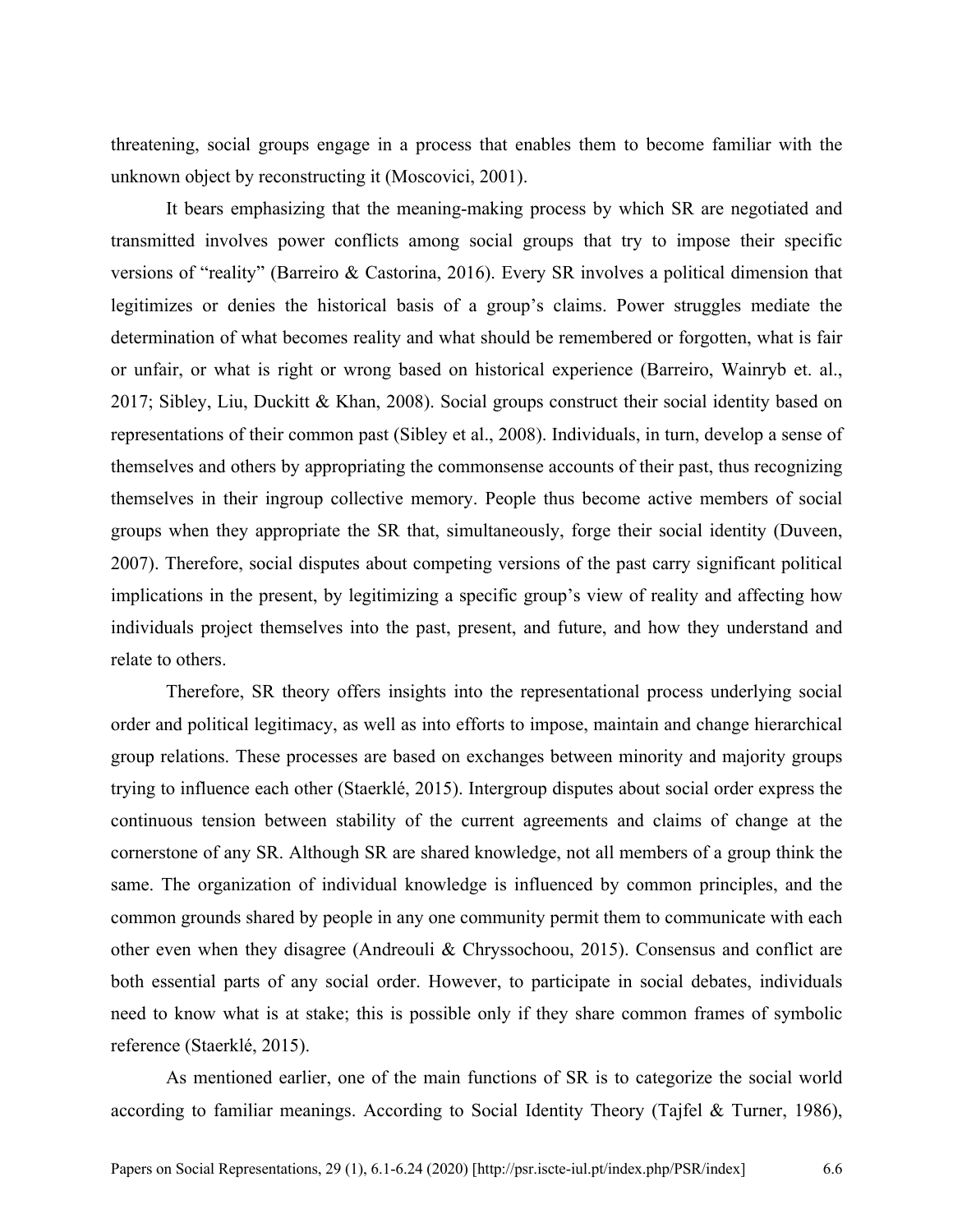categorical thinking plays a central role when people try to understand other social groups. Societies have a set of normative categories that define the diverse social groups: there are representations that delimit who *we* and *they* are. In addition, according to SR theory, it is possible that some groups are classified as *others* and placed in a different scenario from *we* and *they* (Moscovici, 2012). These people end up becoming foreigners to that cultural field and classified as ontological, dehumanized entities. This ontologizing explains how it is possible to identify similar representations of the discriminated groups across different contexts (Pérez, Moscovici & Chulvi, 2002). Usually, the groups that become targets of prejudice are represented in ways linked to *nature*, with features that distinguish them from *culture* (Moscovici, 2011). Thus, every social group creates an intermediate category that works as a gap between culture and nature (Pérez et al., 2002). This intermediate category is used to become familiar with social groups that, for some historical or political reason, become threatening to the current social order. In this way, SR theory offers a sociogenetic explanation for why one group, but not others, becomes a target of prejudice in a specific context (Milland & Flament, 2016; Pérez et al., 2002). Specifically, stereotypes, as key elements of prejudice, express beliefs that are part of a SR that serves to understand a social group in a specific socio-historical context (Moscovici, 2012).

Hence, stereotypes are more than cognitive schemas, since they are constructed *in situ*, within a specific relational context at a particular point in time (Augoustinos & Walker, 1998). Researchers suggest that stereotypical beliefs and prejudice are strongly related, working together to create and maintain social inequality (Cuddy, Fiske & Glick, 2007; Devine, 1989; Gaertner & Dovidio, 2014). Although, historically, prejudice was thought to require a negative feeling (Allport, 1954), nowadays it is thought that the key to prejudice is the intent to support hierarchical and power relations between groups (Dovidio, Hewstone, Glick & Esses, 2010). These finding are in line with recent changes in prejudice definition, suggesting that antipathy towards groups or individuals (Allport, 1954) cannot be the key to prejudice anymore. Nowadays, prejudiced attitudes would reflect the intent to support hierarchical and power relations between groups (Dovidio et al., 2010). Bearing in mind that stereotypes constitute the perceiver's beliefs about a group's attributes, the perceiver's prejudiced attitudes should be a function of their evaluation of the most salient characteristics and the strength with which those beliefs are held (Mackie & Hamilton, 1993).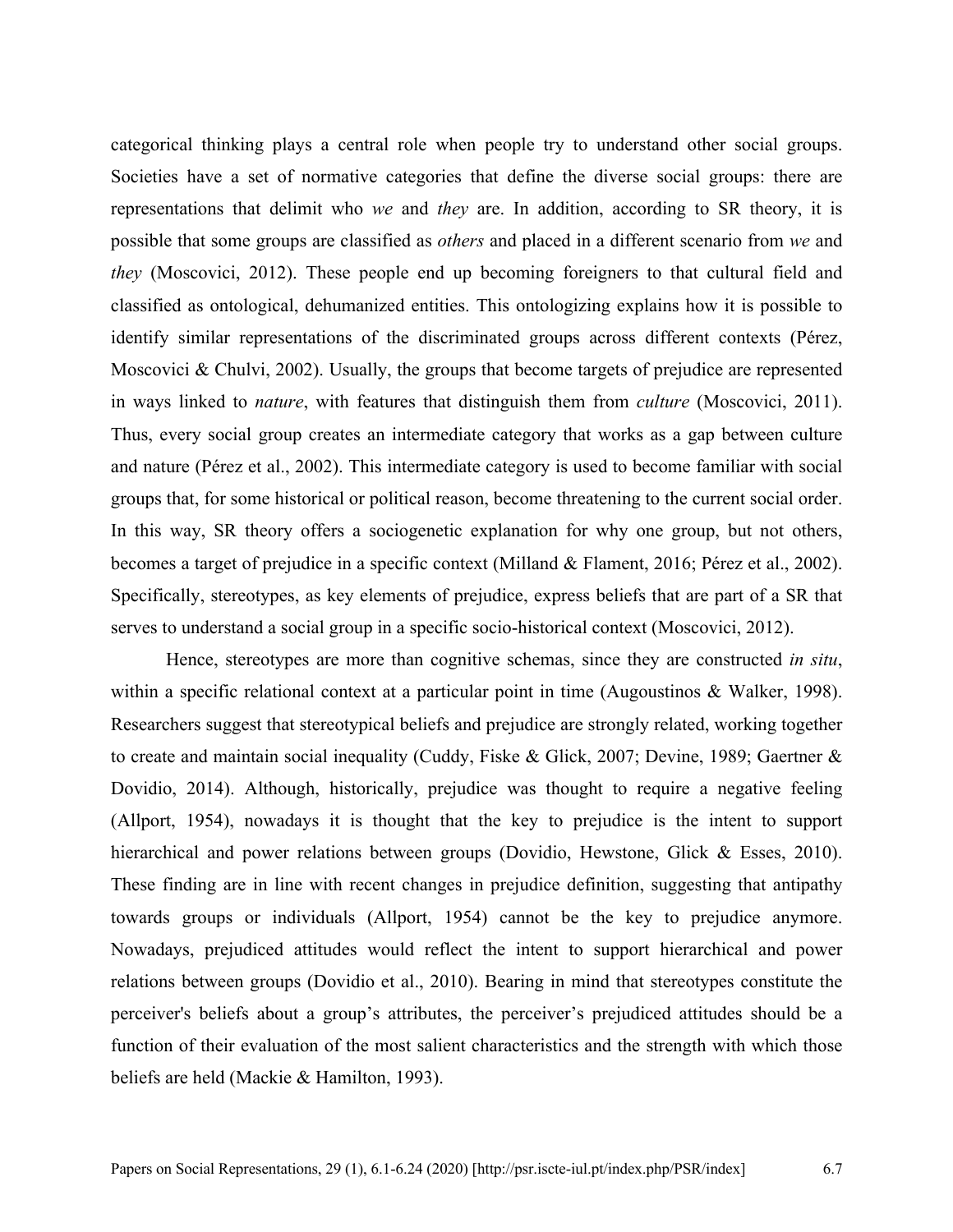In the last few decades, studies in different countries demonstrated that prejudice as a hostile and direct way of expression has been replaced by a subtler and socially adaptive kind of prejudice (Cramwinckel, Scheepers & van der Toorn, 2018; Ungaretti, Etchezahar & Barreiro, 2018). Pettigrew and Meertens (1995) suggested that *blatant prejudice* – the direct and hostile expressions of negative attitudes towards minority groups – involves feelings of threat and rejection, as well as the refusal to establish intimate contact with outgroup members. Conversely, *subtle prejudice* represents more indirect and socially adapted expressions of negative attitudes, that can be inferred from the defence of traditional ingroup values, as well as from the exaggeration of cultural differences and denial of positive emotions.

# **THE "FRONTIERS" AGAINST INDIGENOUS PEOPLE**

In this article, we outline the functioning of social representations held against indigenous people in Argentina, and their links to manifest and hostile forms of prejudice. Our discussion draws on a multi-study research project conducted between 2013 and 2016 in a small community in the southwestern region of the province of Buenos Aires, in a geographical area known as the *last frontier against indigenous people* (Nagy, 2013). In that area, indigenous people used to live alongside *criollos*2, with a fluid social and cultural interchange among them. However, the Argentine government launched an offensive strategy against indigenous people. First, they ordered that a huge trench be dug to demarcate the border between the city of Buenos Aires and the indigenous territories and prevent indigenous incursions. The community where we conducted our project was founded as part of that border, to build the trench and control indigenous tribes, and functioned as a central military base during the Conquest of the Desert some years later.

Interestingly, this community was founded and developed in the midst of a pro-military account of its history, but nowadays the descendants of the founding militaries and European immigrants who settle in the "conquered" lands at the beginning of the 20<sup>th</sup> century live alongside the descendants of the indigenous Mapuche community that inhabited that territory since before the conquest. As is also the case in the rest of Argentina, during the last three decades, the local

<sup>2</sup> Descendants from Europeans that were born in Latin-America.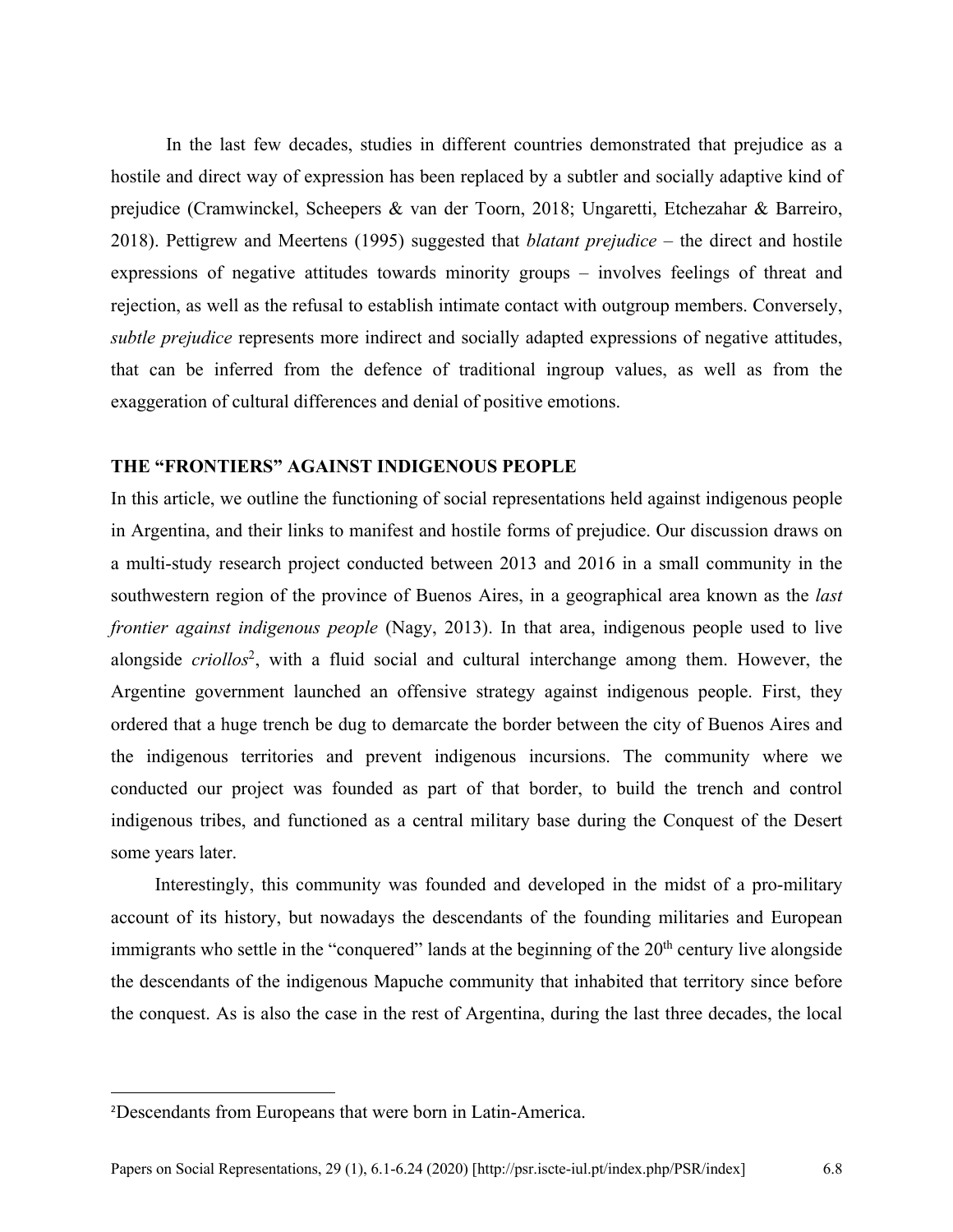indigenous community in this town has started to organize, demanding rights, compensation, and cultural recognition from the national government and the town residents.

In a first phase of this large-scale project, we performed ethnographic observations of daily interactions among different actors in the community (for more detailed information on the ethnographic phase of the research, see Barreiro, Wainryb et al., 2016; Barreiro, Wainryb et al., 2017), which provided useful insights into the collective narratives expressed by different symbolic resources, as well as by discourses expressed in daily interactions among the town's inhabitants. We also visited the local museum, the city hall, and family homes, and conducted meetings with various social actors (e.g., lawyers, politicians, psychologists, historians, doctors, and teachers), and interviews with key informants (e.g., a social scientist, a local historian, a teacher, and a former political figure). Although we also conducted interviews with members of the local indigenous people, the focus of this article is on SR and prejudice of the group that currently holds the political, economic, and cultural power—that is, the descendants of Europeans and military people.

In a second phase of the project (for more detailed information on this phase, see Barreiro et al., 2019), 304 adult inhabitants of that city completed a questionnaire that relied on a word association technique (Milland & Flament, 2016), with "indigenous" as the inductor term, along with an adaptation of the Subtle and Blatant Prejudice Scale (Pettigrew & Meertens, 1995; Ungaretti, Etchezahar & Barreiro, 2018), a valid and reliable measure for the assessment of new expressions of prejudice (Álvarez-Castillo, Fernández-Caminero & González-González, 2018; Passini & Morselli, 2016).

Finally, to draw the joint conclusions that constitute the main body of the present article, we combined the data obtained in phases 1 and 2 of the project and analyzed it using the Constant Comparative Method (Corbin & Strauss, 2008). This approach involves an analytic strategy that makes it possible to articulate categories based on the systematic and recursive comparison of data obtained via different research techniques in different phases of a research project. In this way, we have been able to identify two broad categories related to the 'frontiers' constituted by the social representations of indigenous people, and the ways in which these frontiers are linked to different manifestations of prejudice against them.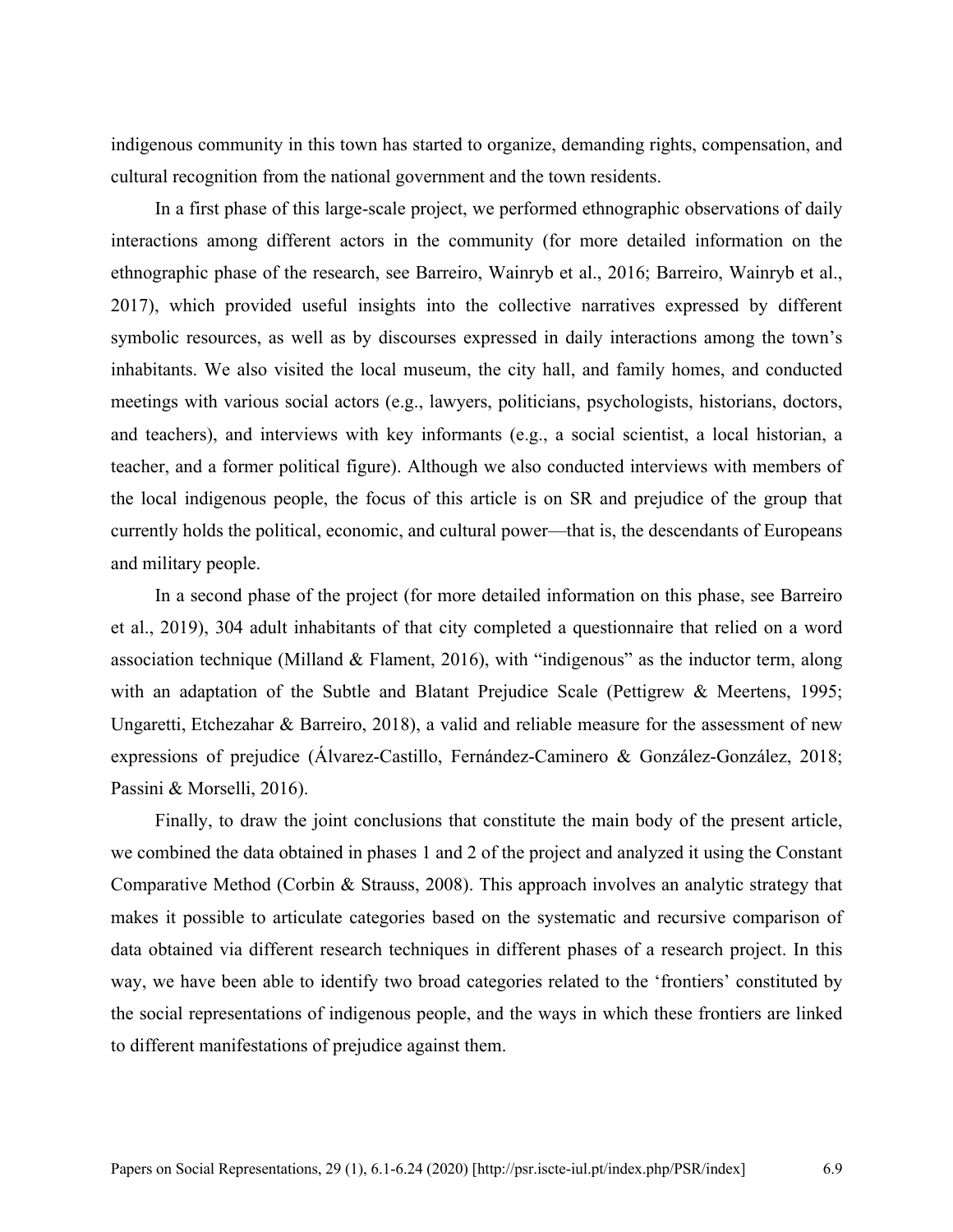## **Creating Frontiers in the Urban Space**

Our analyses of the urban spaces and the various memorials in this town (Barreiro, Wainryb et al., 2016; Barreiro, Wainryb, et al., 2017) suggest that indigenous people are considered an important part of the common past, but the specific ways they are represented underscore their misrecognition and subordination in relation to the military forces. In general, within cities and communities, the names of streets, plazas, or monuments act as *memorials* (Connerton, 2009), encapsulating a specific narrative. They serve to bring the past into the present, placing memory in the context of ordinary settings. Moreover, those who name public spaces or build symbolic objects in them (such as monuments), tend to be aware of the meanings that they want to impart. For example, in the community where we conducted our study, inside City Hall and framing the entrance to the Office of the Secretary of Culture, there are two imposing busts of the most important local historical figures. On the right, there is a clearly labeled bust of General Villegas, the military man who founded the city and one of the leaders of the military campaign. On the left, there is a bust representing Cacique Pincén, the ancient chief of the indigenous people. Notably, Pincén's bust is not labeled—indeed, the gypsum column that supports Pincén's bust had originally belonged to the bust of a different Argentine military-man. Approximately ten years ago, as the movement for indigenous vindication gained relevance in the community, the local authorities decided to replace the bust of that military individual with the bust of Pincén, but they never got around to replacing the bronze plaque in the gypsum. Therefore, unless one has previous knowledge of it, it is impossible to ascertain who that "indigenous-looking" bust represents—although the typical headgear and *poncho* clearly mark it as "indigenous".

Similarly, most streets in the town have been named to commemorate military figures. The main street is named after General Villegas, but only recently was the name of chief Pincén given to a street in town—a narrow and unpaved street in the outskirts of the town. The choice to give the name of "Pincén" to a minor street in the sketchiest part of town can be reasonably interpreted as a perpetuation of indigenous people's exclusion (Barreiro, Wainryb et al., 2016).

The same relation between social prestige and commemoration is manifested in the only neighborhood named after an indigenous person. Most of our interviewees stated that this neighborhood is the poorest in town, with the highest levels of delinquency and violence. Notably, this was also the neighborhood where most of the members of the indigenous communities reside (Nagy, 2013). After the Conquest of the Desert, the "conquered" lands were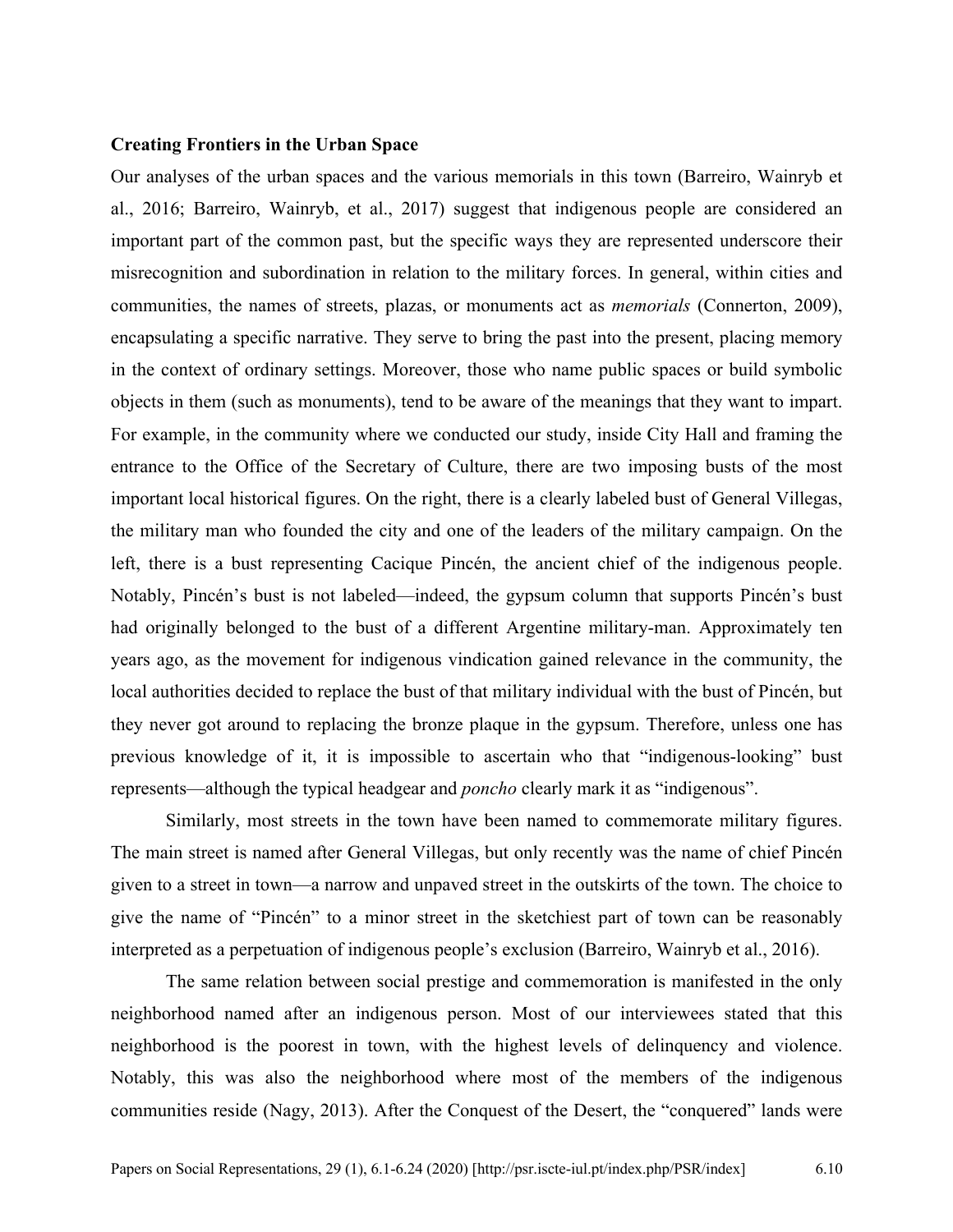sold to wealthy landowners. Hence, the indigenous people who survived the military's attack returned to the periphery of the town, begging the newly installed landowners for work. They settled largely in two areas that nowadays, due to the population's growth, are part of the city. One was the area already mentioned, where the poorest neighborhood emerged; the other was a narrow and very short street, in which the house where Pincén's wife and daughters settled some years after the conquest can still be found. This is a meaningful place for the indigenous people, and Pincén's descendants still live there, underscoring a sort of continuity between past and present. Nevertheless, this house and its surroundings are not formally recognized as historical locations.

These examples suggest a contradiction in the attempts to vindicate the indigenous people while maintaining their subordinated and segregated status in the community. That opposition is reinforced by the imaginary borders created by the organization of urban spaces that relegates indigenous people to the town's periphery, and into the poorest and most violent neighborhood, implicitly marking them as criminals.

#### **Creating Temporal Frontiers**

Thus far we discussed how the organization of the urban spaces and some symbolic resources within those spaces may serve to segregate indigenous people and reinforce their subordination. But there are other forms of borders that keep the indigenous people away from the present life in the community—these are temporal borders that relegate them to the past. Indeed, all the memory places mentioned in the previous section commemorate indigenous people from the far past, making it seem as though there had not been any relevant indigenous people or indigenous events since the end of the  $19<sup>th</sup>$  century.

A very important place in the community is the local historical museum—an institution that is uniquely significant to the aims of this study because of its role in the diffusion of SR. The exhibit begins with a room dedicated to pre-historical times, followed by another commemorating the indigenous people who inhabited the region in an undetermined faraway past. In this "Indigenous room", visitors see a horse, primitive tools used to make food, traditional indigenous items of clothing, indigenous weapons, and pictures of indigenous people dressed in traditional attire. In addition to the massive chronological gap between the first room dedicated to pre-historical times and this one, the objects featured in this room include some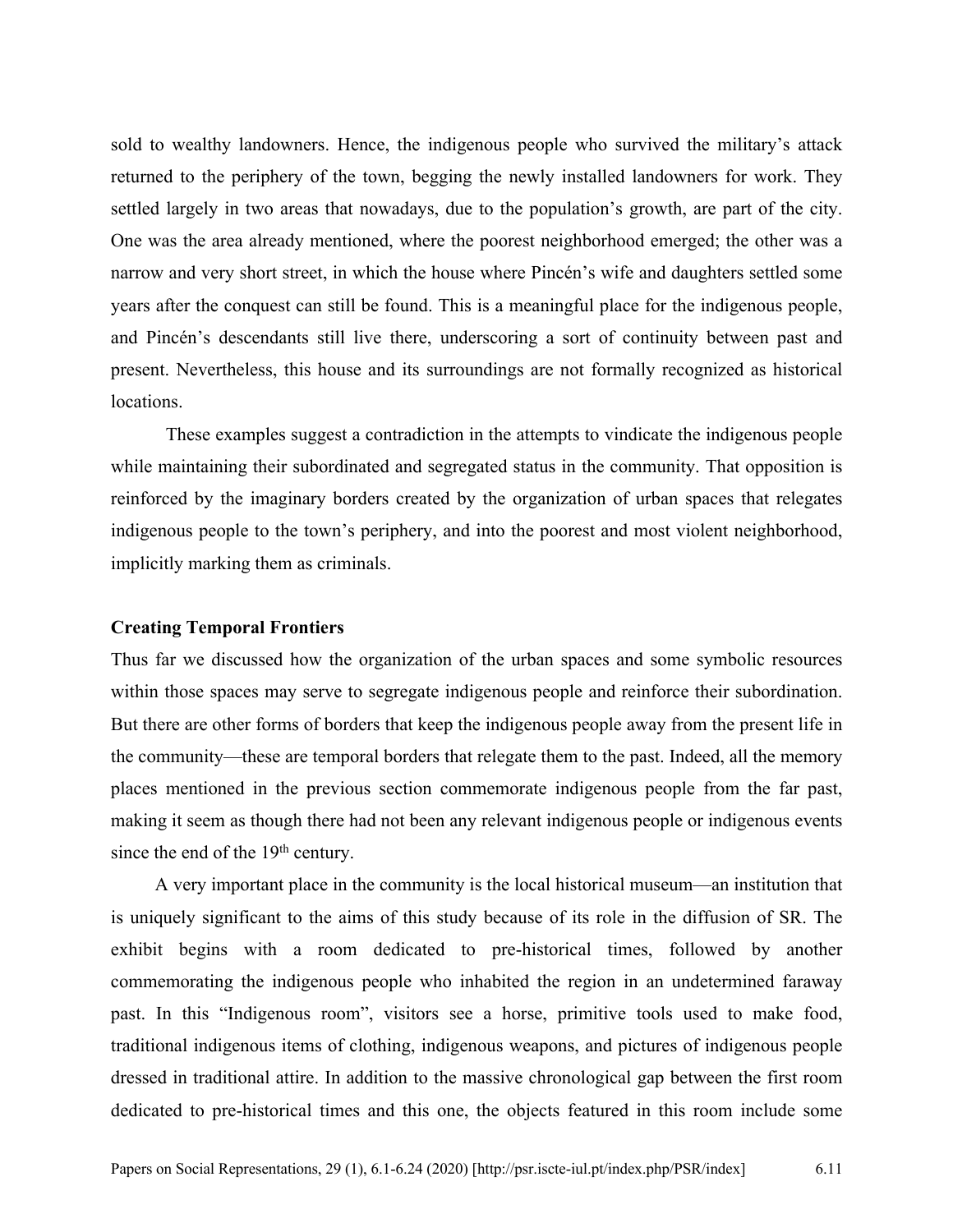pertaining to the end of the 19<sup>th</sup> century and others referring to famous local indigenous people who died as recently as a few decades ago. In this sense, this room represents a considerable time loop confusing past and present. Across from the "Indigenous room", visitors find a "colonial room" dedicated to the conquest and colonization of America by Spaniards in the years 1492- 1816, where the everyday life in the Argentine colony is depicted as entirely devoid of indigenous people. The sequence of the rooms in the museum suggests a narrative wherein indigenous people inhabited the region after pre-historical times and until the arrival of the Spaniards, but disappeared after that (Barreiro, Wainryb et al., 2017).

Aside from the representations expressed via the symbolic resources in the museum, we also examined how time is used in the discourse of community members when they speak about the indigenous people (Barreiro, Wainryb et al., 2017). For example, we had the opportunity to observe a visit of a kindergarten classroom and their teacher<sup>3</sup> to the "Indigenous room" in the museum. Below, we reproduce a fragment of our record of the teacher's explanations, which helps illustrate the looping between past and present in the hegemonic discourse about indigenous culture, as well as the ensuing anachronic representation of indigenous identity:

[...] all these objects that we are seeing here show how many different things the indigenous people used to have and used to do. They used to have a flag, they used to take care of their children, they used to prepare their own food. They also used to have a thanksgiving ceremony that was called *nguillatun,* because they were a very grateful people (Barreiro, Wainryb et al., 2017, p. 132).

Notably, the objects and activities mentioned by the teacher still exist today and are an ongoing part of today's indigenous culture. However, the teacher's explanations were articulated in the past tense, implying that indigenous people and their culture no longer exist. In this way, indigenous identity is constructed anachronistically, fixed in the past without considering its possible and actual development through time.

This interpretation is reinforced by the results of the analysis of the SR of indigenous people, as obtained via the word association technique (Barreiro et al., 2019). The central core of a SR contains the most relevant and consensual elements that give sense to all the other elements

<sup>&</sup>lt;sup>3</sup>The social roles of all the people mentioned in this chapter had been slightly modified to preserve the anonymity of their identities.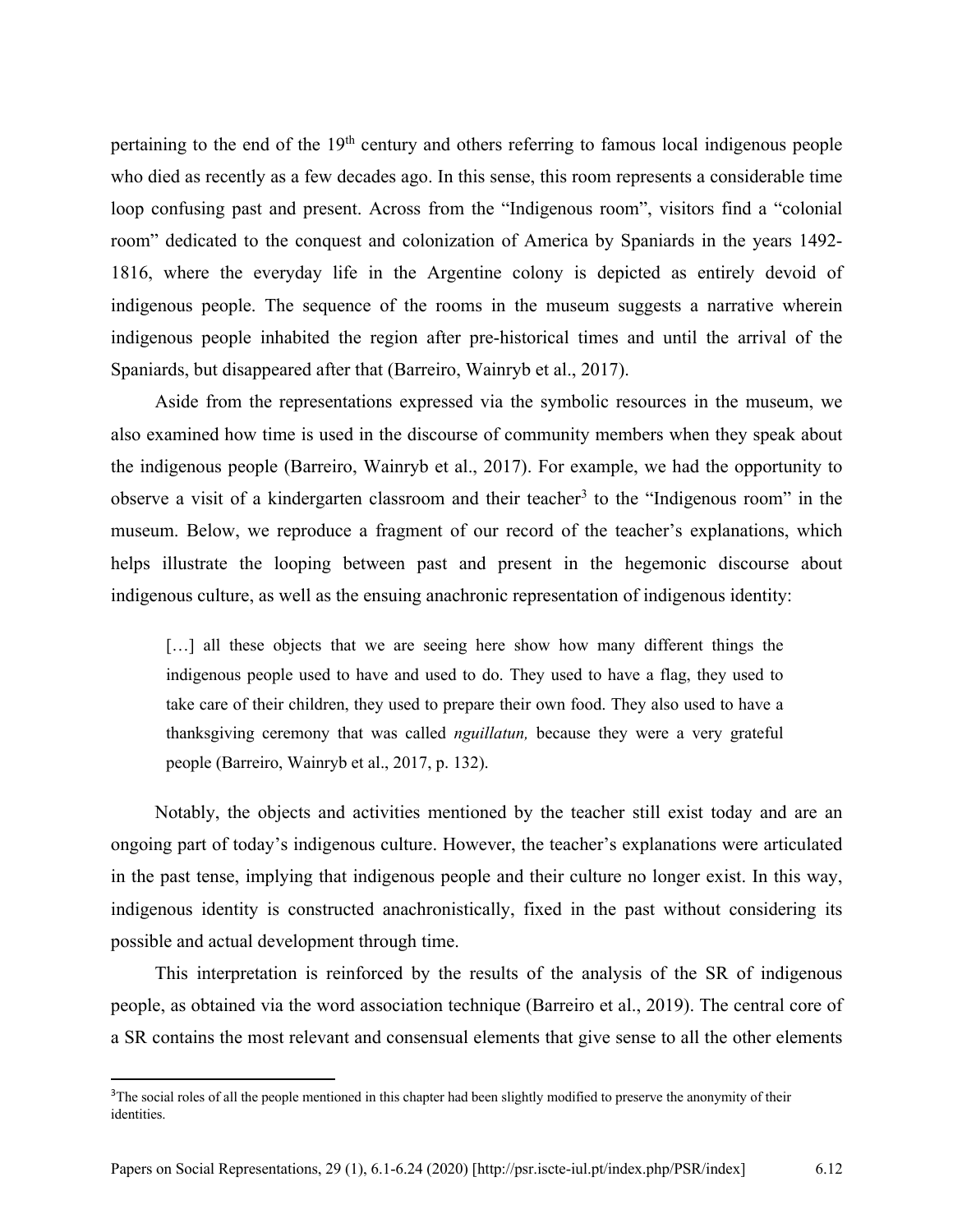that constitute the meaning structure (Abric, 2001). Specifically, the most consensual words that came to the mind of members of the community when prompted to think about an "indigenous people" were: *Indian, culture, poverty, original, person, humility, history, past, race,* and *ancestors.* The semantic field of these representational elements places indigenous people in a remote past. In addition, some of those elements underscore differences between them and the rest of society in terms of *culture* and *rac*e. Moreover, the fact that the term *person* arises suggests that their humanity may not be obvious and requires special mention. The reference to indigenous people as being *humble* could be seen as a positive trait; however, this descriptor may also suggest that indigenous people are passive, thereby denying them political agency and selfdetermination (Carretero & Kriger, 2011). Similarly, while the term "poverty" may be seen as merely a realistic depiction of their conditions, it can also be interpreted in terms of their stigmatization and the essentializing of their subordinated position. Finally, it is noteworthy that one of the most relevant associations was *Indian*. As it is widely recognized, *Indian* is a wrong label for the American indigenous people, forever associated to a mistake made by the first colonizers. Nowadays, this term is used frequently with a pejorative meaning by members of the community, as well as more broadly by people in other Latin-American countries, and is considered insulting by indigenous people when someone from outside the indigenous community uses it (Barreiro, Wainryb et al., 2016). This anachronistic and passive representation of indigenous people suggests assumptions about the primitive or uncivilized characteristics of indigenous people that differentiate them from the more 'cultured' or 'developed' society. Precisely, this representation places them in 'nature' rather than in 'culture'. Thus, in line with Moscovici's arguments (Moscovici, 2011, 2012), the crystallized elements of the SR that constitute the stereotype of the indigenous peoples of this study, place them in the past and outside the respondents' culture, that is, in an indigenous culture, taking advantage of the themata *natura-cultura* identified in previous studies with other minority groups (e.g., Pérez et al., 2002).

# **IF THEY GO THROUGH THE FRONTIERS, "THEY ARE NOT TRULY INDIGENOUS PEOPLE, THEY JUST PRETEND THEY ARE, TO GET ALL THE BENEFITS"**

Thus far, we presented and interpreted some of the information collected by different sources during the two phases of our research project. On these bases, we claim that the SR of indigenous people function by establishing temporal and urban spatial frontiers that may serve to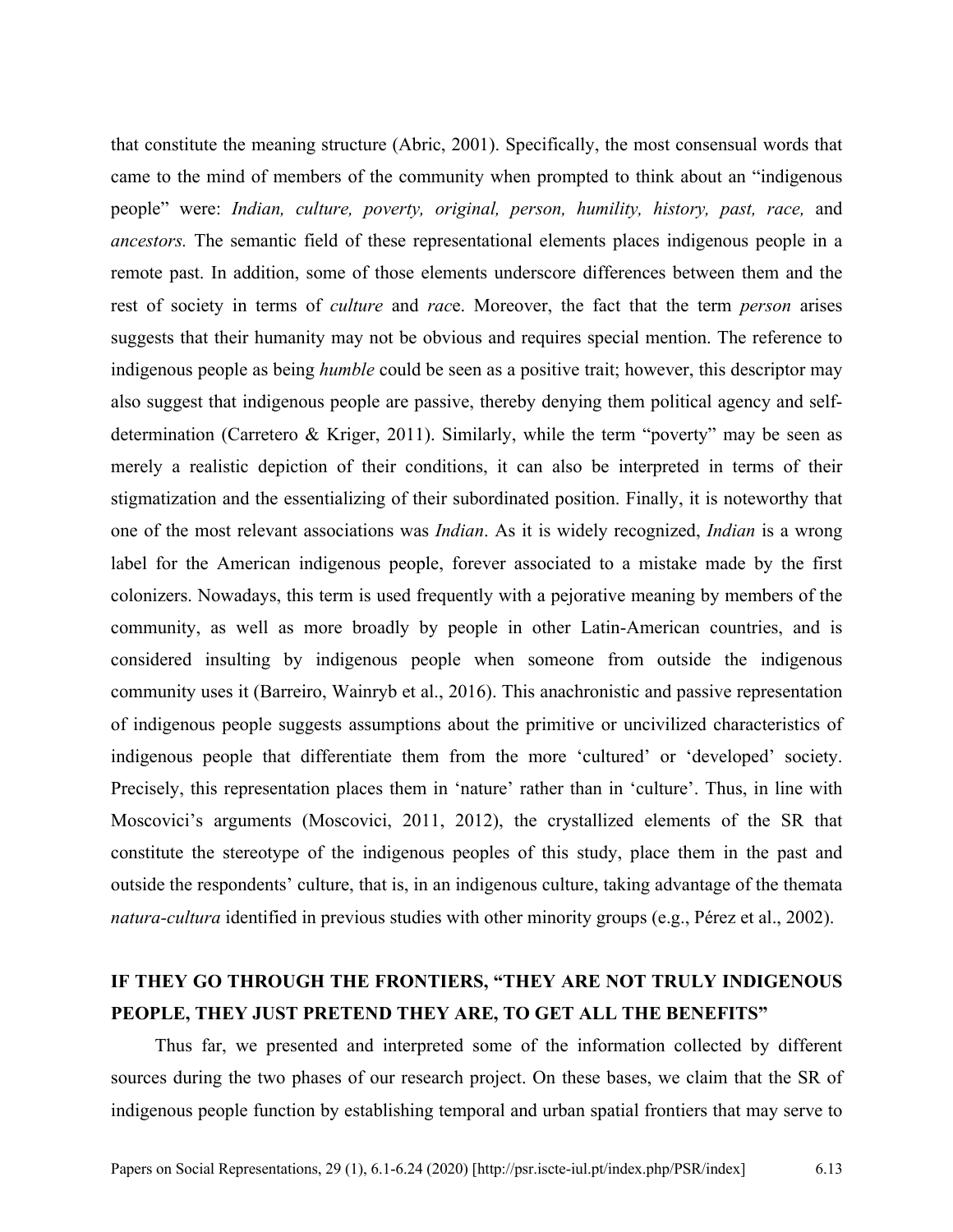deal with the perceived threats that the indigenous existence represents for the rest of the inhabitants. Although we can differentiate them for analytic purposes, these various frontiers are not independent from each other; rather, any one symbolic or social practice can represent both. Along with Gillespie (2008), we speculate that when a social group becomes aware of the presence of an alternative SR, as might be the case when the ongoing existence of indigenous people comes to the fore in a changing socio-political climate, group members may develop different barriers to defend their own representations. Indeed, the idea of the disappearance of the indigenous people, the use of the past tense to speak about them, the construction of an anachronic indigenous identity, their geographical placement in the poorest and most dangerous neighborhood—all may be seen as instances of protective barriers or frontiers against this threatening group. We suggest that, by these means, the SR of indigenous people may help avoid conflicts among the diverse groups that inhabit the community, by rendering the indigenous group invisible and keeping them away from the rest of society. It seems feasible, therefore, that this delegitimizes indigenous claims for recognition and reparation, and works to protect and reproduce the social order in the community. Altogether, then, we put forth the hypothesis that the SR of indigenous people reinforce their invisibilization and derogation – but in subtle ways of expression, by placing them outside of the social map occupied by the rest of the community.

This interpretation of the symbolic frontiers established by the SR of indigenous people is reinforced by the data from the Subtle and Blatant Prejudice Scale (Pettigrew & Meertens, 1995). In this community, the levels of subtle prejudice were higher than those of blatant prejudice (Barreiro et al., 2019). This finding was not surprising, as anti-racist ideals prevalent at the end of the 20th century have led people to reject the more blatant expressions of prejudice. Indeed, most participants agreed that "Indigenous people are very different from other Argentines in the way they teach their children to follow the rules", "in their beliefs and rituals" and "in the way they speak and communicate with others" (Barreiro et al., 2019).

However, the subtle forms of prejudicial expression that distinguished between indigenous people and the rest of the community are not sufficient to make sense of the aggressive and violent expressions against indigenous people recorded during the ethnographic phase of our project. Individuals in this community have daily interactions with some people they know to be indigenous but who do not fit the anachronic stereotype that crystallized the SR, when it comes to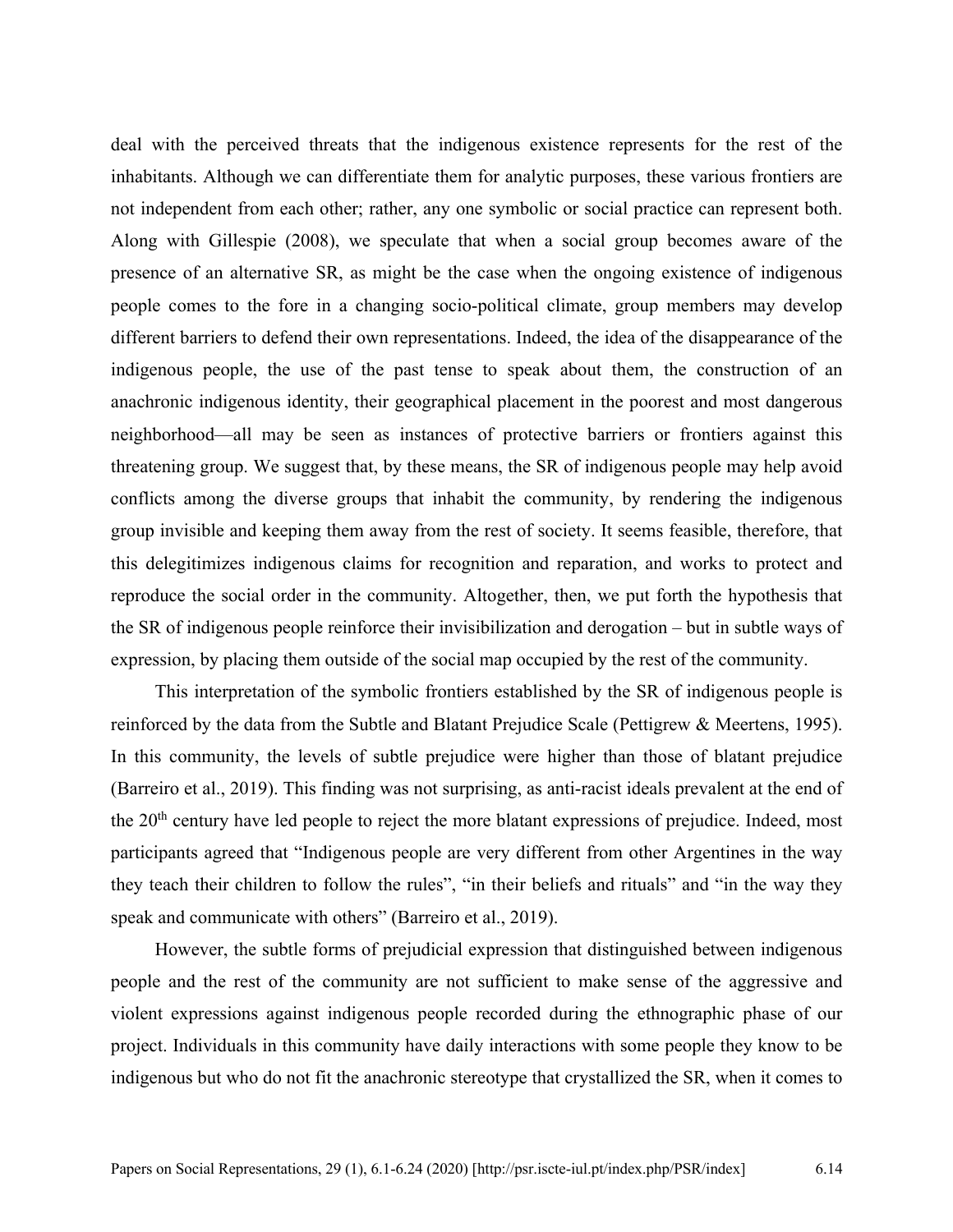looking like them, sending their children to the same schools, wearing similar clothing, and using the same technology.

Some of our observational records suggest a contradiction between a somewhat positive representation of the past indigenous people, and a negative representation of the very concrete living indigenous people of the present with whom they interact in their everyday lives. To further our arguments, next we present abbreviated records of some of our meetings with the community's inhabitants. The following transcription is a record of the interactions during dinner with a local upper middle-class couple in their 50s:

One of the hosts begins the conversation by telling us about the times he was a child at school, and he had a friend in his class whose last name was "Pincén", though he didn't remember his first name or whether he had any relation to the Chief. He did remember, however, that if anyone called him "Indio", the boy would get angry and would beat up whoever called him that. […] Later in the conversation, when we asked him what he thought of the ongoing claims of the local indigenous community and why such claims may not have come up at an earlier time, he responded: "I'm sorry, but to be honest, and this is what I really think, they do it for the money." And his wife added: "They can get fellowships now, to send their kids to study in Buenos Aires [the capital city]". And the husband added, "You should do a survey among my friends. You'd see that no one agrees to give lands to these fucking Indians". And the wife commented, in a low voice "I met lots of people who surname was Pincén, that doesn't mean they feel like indigenous people" (Barreiro, Wainryb et al., 2016, p. 48).

What is noteworthy in this record is that one individual mentions the presence of indigenous people in the town since his childhood, but at the same time denies their indigenous identity—indeed, he claims that they themselves did not feel like *Indians*. Note also that there is no reference to the possibility that, in the past, members of indigenous groups may have hidden their indigenous origins precisely because they were considered inferior or because of the possibility of brutal repression during the military dictatorship. At the same time, both underscore some sense of certainty that indigenous people today assert their identity only for the purpose of economic gain, rather than because of a true identification with a culture. The next excerpt records the discussions observed during a meeting with members of the Local Council: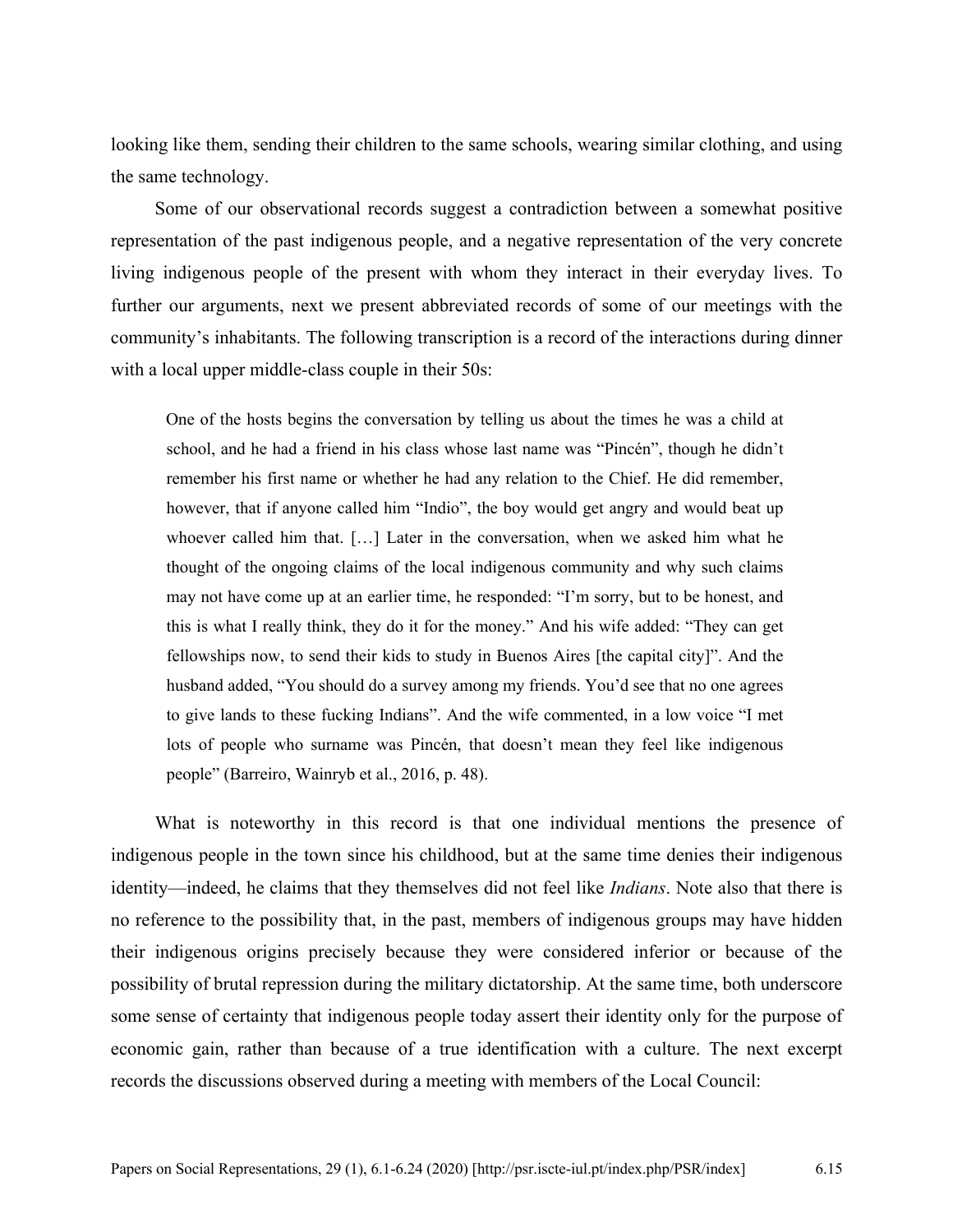[A woman] explained that some years ago town people used to celebrate "the appropriation of indigenous territories in the 'National Festivity of the Campaigns to the Desert'" and speculated that this may have been the reason why, when she was much younger, people might have felt ashamed of being (or being known as) indigenous. She also commented that "but these were really really good people." A few minutes later, […] a different participant commented: "My experience is that when you tell someone that you are working with "Indians", everybody tells you: they are going to screw you"; many participants nodded in agreement. […] Participants added comments such as: "If you lend them something, they won't return it to you"; "They're always asking for something" [...] (Barreiro, Wainryb et al., 2016, p. 49).

This meeting was striking because, at first, all the local politicians (who represented parties along the political spectrum) mentioned a "new history" that recognizes the past genocide of indigenous peoples, which had been neglected for almost a century. In addition, one claimed the indigenous people she knew in her childhood were "very good" people who passively endured mockery and insults. Interestingly, in line with the subtle forms of prejudice, she felt she had to remark that they were "good people", as if this were something that needs to be pointed out. Nevertheless, a few minutes later, when we directly asked the same politicians to discuss the ongoing claims and demands of the local indigenous community, they referred to them as lazy and untrustworthy.

# **CONCLUSIONS AND FUTURE DIRECTIONS: HOW TO TEAR DOWN THE FRONTIERS?**

Considering all the data collected over the entire research project, we conclude that there is a contradiction between the anachronic SR of previous indigenous people and the real indigenous people with whom members of the community interact daily. According to the SR held by the inhabitants of this town, the indigenous people are something from the past, with some identityrelevant features (e.g., a different culture and costumes, urban location, etc.) easily distinguishable from them. However, as the previous excerpts illustrated, when the members of the community's SR is challenged by the presence of "real" indigenous people – concrete individuals they know by name and who are very similar to them – that do not fit within the stereotype, the subtle expression of prejudice may give way to the more aggressive and blatant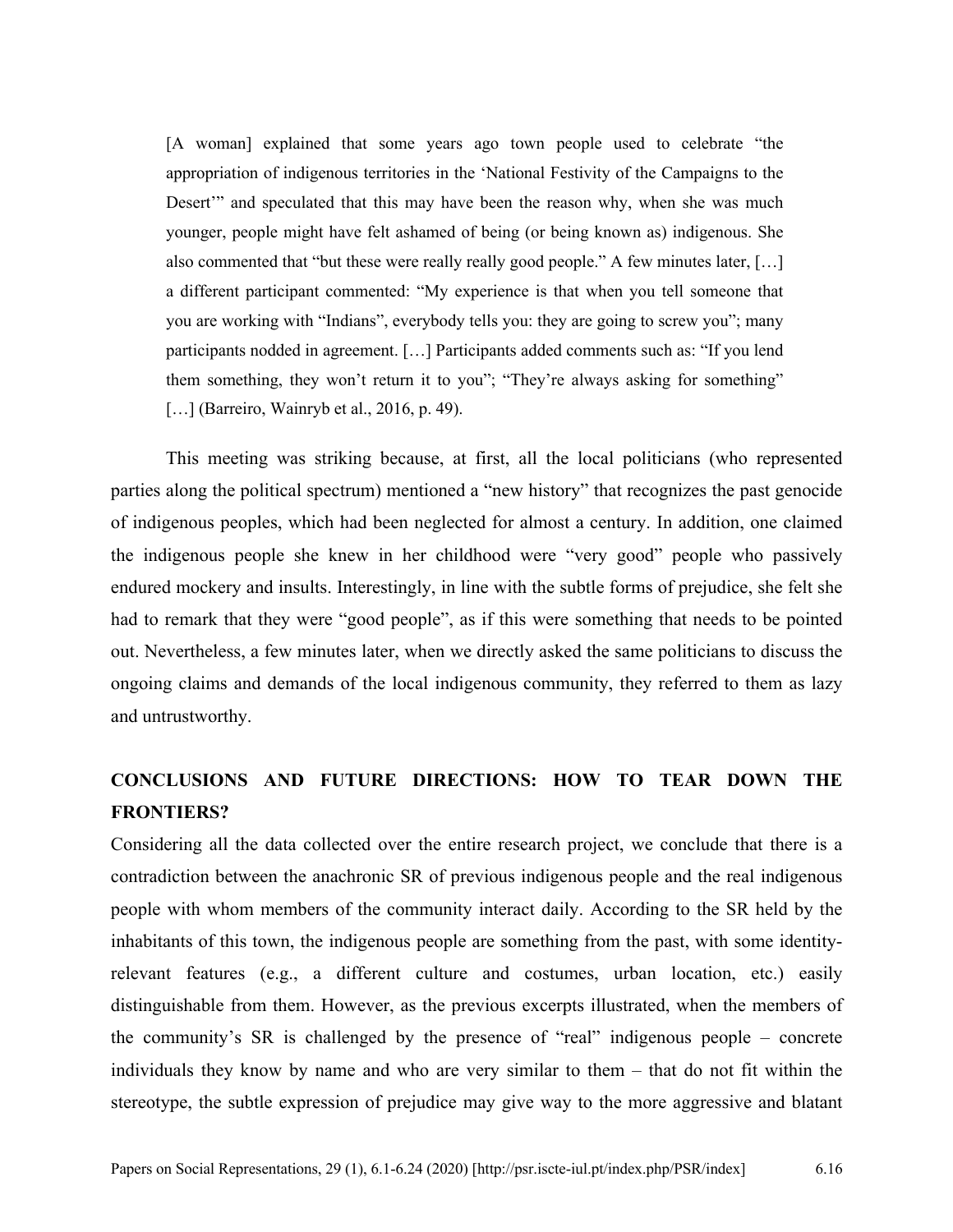forms. Such were the expressions: "They are not truly indigenous people, they just pretend they are, to get all the benefits".

Hence, the SR may be at the basis of the subtle expressions of prejudice that are very frequent. However, when the inhabitants of the city have to face indigenous people who are not clearly different from them, and when their claims become more visible, more blatant forms of expression may become manifest. But even the subtler forms of prejudice are very dangerous, inasmuch as they serve to preserve the subordinated position and segregation of indigenous people in a way that is socially accepted. Interventions aimed at deconstructing the indigenous misrecognition resulting from the SR are necessary. The most traditional way of intervening against prejudicial attitudes is to foster intergroup contact under controlled conditions (Allport, 1954), and many studies have shown that contact between members of groups in conflict can help improve their relations. However, negative intergroup contact (Graf, Paolini & Rubin, 2014), such as when the group members feel uncomfortable or angry during their contact with each other, is likely to actually trigger more intergroup antipathy.

In this vein, many studies have examined the conditions under which it is possible to develop a process of *decategorization* and *recategorization* (Gaertner et al., 2000). Surely, it will not be easy for people from social groups with a long history of aggression and suffering to consider their aggressors as part of their group. Furthermore, this process may threaten previously constructed social identities. It is important to note that we are not proposing to erase the particular identities of the different social groups, but to recognize them and include them in a broader category (Hornsey & Hogg, 2000), as has been done in multiculturalist countries such as Canada or Bolivia.

However, the cognitive or individualistic focus of the proposed interventions will be not sufficient to transform the anachronic SR of indigenous people, which ontologizes them and places them out of the participants' culture, in a different time and space than the rest of the community inhabitants. As we have shown, such an SR is supported and expressed in the organization of the urban space and the many symbolic resources placed in it. Therefore, we suggest that adopting a sociogenetic approach to the study of the stereotype – as a cornerstone of prejudice – via contributions in SR theory, makes it possible to understand its historical and political dimension in the community. The segregation and subordination of indigenous people is supported in everyday interactions, but goes beyond the individuals' interactions and beliefs.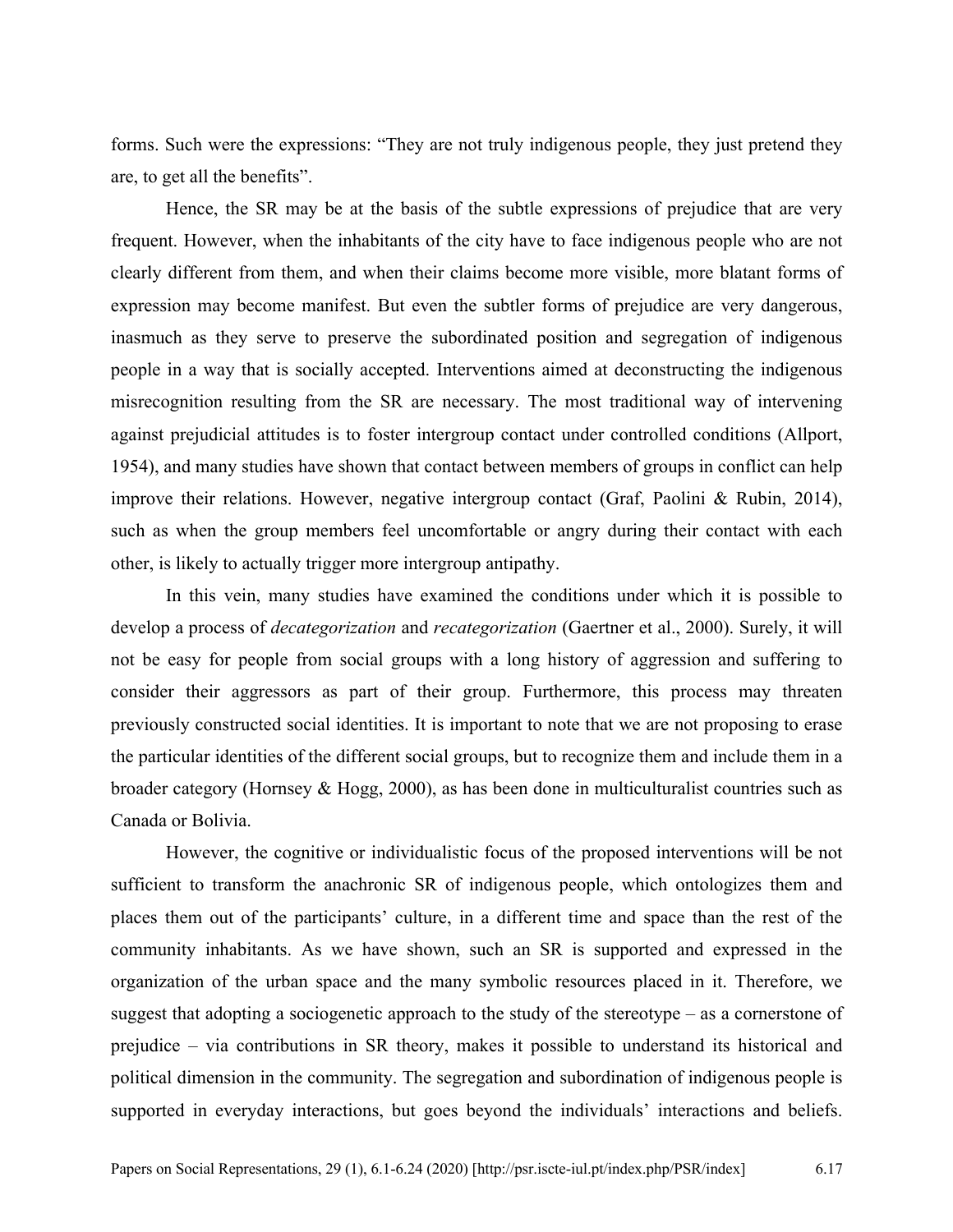Thus, any intent to transform commonsense knowledge must not only consider the subjective and intersubjective spheres, but must also make changes to the trans-subjective sphere, that is, in the social regulations that frame individuals' interactions (Jodelet, 2011). Therefore, to improve intergroup relations it may be necessary for the Argentine government to recognize its responsibility in the indigenous genocide that is currently being perpetuated, since their cultural and territorial constitutional rights are not yet realized. Furthermore, it is necessary to implement public policies – at national and communal level – aimed at integrating indigenous culture into the Argentine present. Finally, we argue that any such transformations will be possible only with direct participation from the indigenous people in drawing political policies, so as to avoid creating new forms of misrecognition and stigmatization.

## **ACKNOWLEDGEMENTS**

This research was supported by a grant from FONCyT, Argentina (PICT 2016- 0397) awarded to Alicia Barreiro, and by a Research Travel Award from the University of Utah Center of Latin American Studies awarded to Cecilia Wainryb.

#### **REFERENCES**

- Abric, J. (2001). A structural approach to social representations. In K. Deaux & G. Philogène (Eds.), *Representations of the social: Bridging theoretical traditions* (pp. 42-47). Malden: Blackwell.
- Allport, G. (1954). *The nature of prejudice*. Reading, Massachusetts: Addison-Wesley.
- Álvarez-Castillo, J. L., Fernández-Caminero, G., & González-González, H. (2018). Is empathy one of the Big Three? Identifying its role in a dual-process model of ideology and blatant and subtle prejudice. *PloS one*, 13(4), e0195470. https://doi.org/10.1371/journal.pone.0195470
- Andreouli, E., & Chryssochoou, X. (2015). Social representations of national identity in culturally diverse societies. In G. Sammut, E. Andreouli, G. Gaskell & J. Valsiner (Eds.) *The Cambridge Handbook of Social Representations* (pp. 309-322). Cambridge: Cambridge University Press.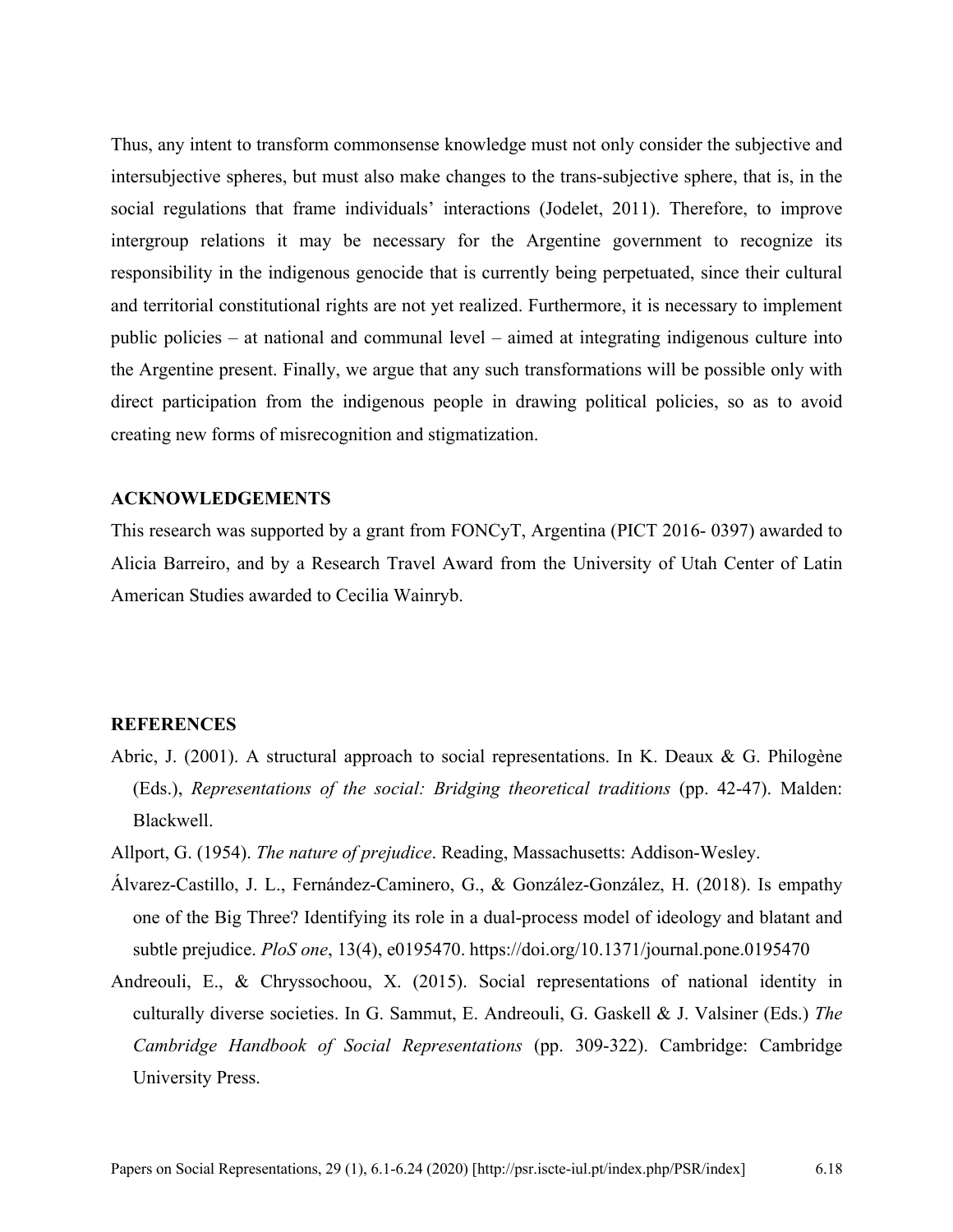- Augoustinos, M., & Walker, I. (1998). The construction of stereotypes within social psychology. *Theory and Psychology, 8*(5), 629-652.
- Barreiro, A., & Castorina, J. (2016). Nothingness as the dark side of social representations. In J. Bang & D. Winther-Lindqvist (Eds.), *Nothingness* (pp.69-88). New Jersey: Transaction.
- Barreiro, A., Castorina, J., & van Alphen, F. (2017). Conflicting Narratives about the Argentinean 'Conquest of the Desert': Social Representations, Cognitive Polyphasia, and Nothingness. In M. Carretero, M. Grever & S. Berger (Eds.), *Palgrave Handbook of Research in Historical Culture and Education* (pp. 373-389). UK: Palgrave Macmillan.
- Barreiro, A., Ungaretti, J., & Etchezahar, E. (2019). Representaciones sociales y prejuicio hacia los indígenas en Argentina [Social representations and prejudice towards indigenous people in Argentina]. *Revista de Psicología, 37*(2), 529-558.
- Barreiro, A., Wainryb, C., & Carretero, M. (2016). Narratives about the past and cognitive polyphasia remembering the Argentine "Conquest of the Desert". *Peace & Conflict*, *22*(1), 44- 51. http://dx.doi.org/10.1037/pac0000150
- Barreiro, A., Wainryb, C., & Carretero, M. (2017). Power struggles in the remembering of historical intergroup conflict: hegemonic and counter-narratives about the Argentine 'Conquest of the Desert'. In C. Psaltis, M. Carretero, & S. Cehajic-Clancy (Eds.), *History teaching and conflict transformation: Social psychological theories, history teaching and reconciliation* (pp. 125-145). NY: Springer.
- Carretero, M., & Kriger, M. (2011). Historical representations and conflicts about indigenous people as national identities. *Culture and Psychology*, *17*, 177–195.
- Connerton, P. (2009). *How Modernity Forgets.* NY: Cambridge University Press. https://doi.org/10.1017/CBO9780511627187
- Corbin, J., & Strauss, A. (2008). *Basics of Qualitative Research*. London: Sage.
- Cramwinckel, F. M., Scheepers, D. T., & van der Toorn, J. (2018). Interventions to reduce blatant and subtle Sexual Orientation- and Gender Identity Prejudice (SOGIP): Current knowledge and future directions. *Social Issues and Policy Review, 12*(1), 183–217.
- Cuddy, A., Fiske, S., & Glick, P. (2007). The BIAS map: behaviors from intergroup affect and stereotypes. *Journal of personality and social psychology*, *92*(4), 631-648.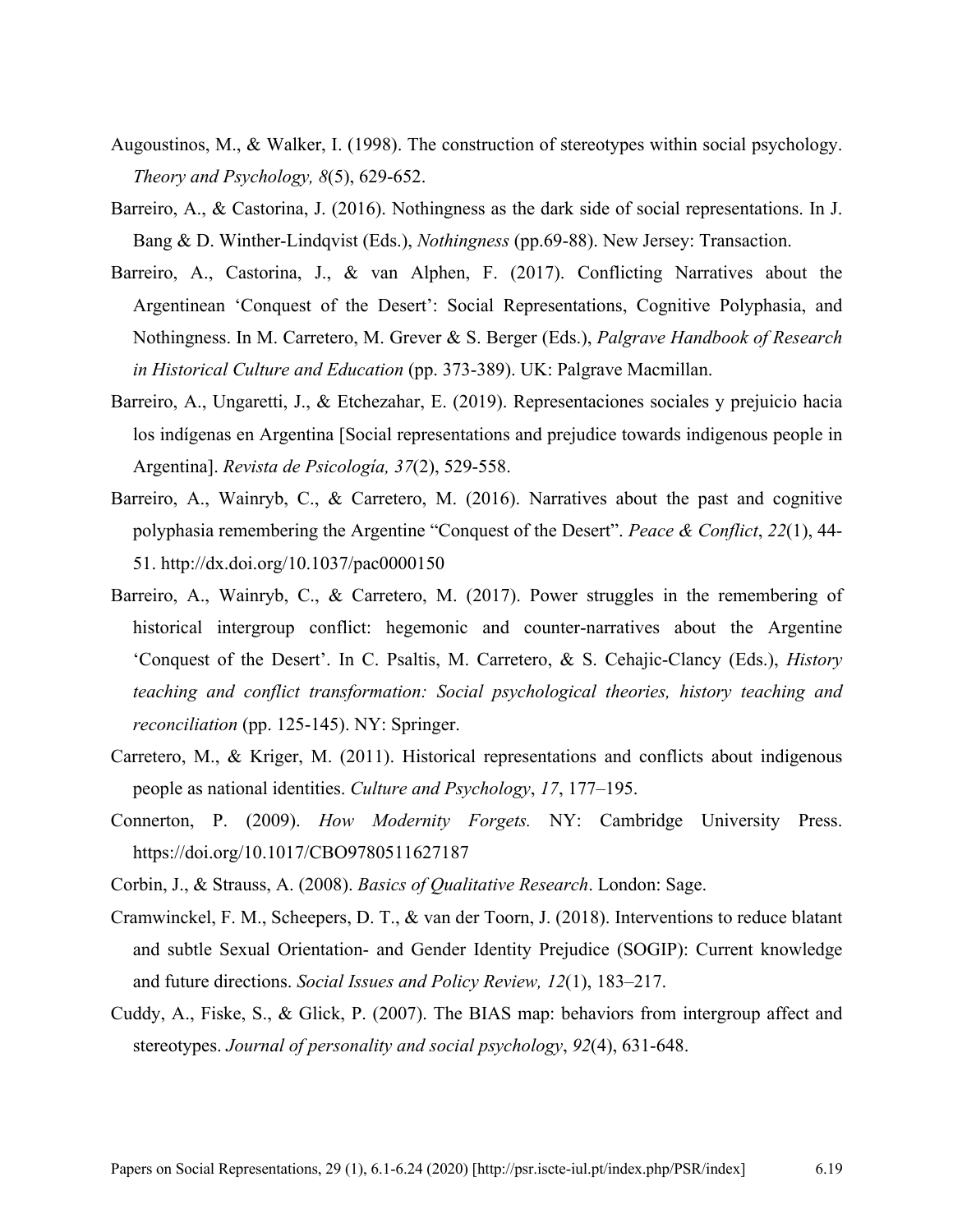- De Jong, I., & Escobar, A. (2016). *Las poblaciones indígenas en la conformación de las naciones y los Estados en la América Latina decimonónica* [Indigenous populations in the formation of nations and States in nineteenth-century Latin America]. Mexico: El Colegio de Mexico AC.
- Del Río, W. (2005). *Memorias de la expropiación*. *Sometimiento e incorporación indígena en la Patagonia (1872-1943)* [Memories of expropriation. Indigenous submission and incorporation in Patagonia (1872-1943)]. Buenos Aires: Universidad de Quilmes.
- Devine, P. (1989). Stereotypes and prejudice: Their automatic and controlled components. *Journal of Personality and Social Psychology, 56*, 5-18.
- Dovidio, J., Hewstone, M., Glick, P., & Esses, V. (2010). *Handbook of prejudice, stereotyping, and discrimination*. Thousand Oaks, California: Sage.
- Duveen, G. (2007). Culture and social representations. In J. Valsiner & A. Rosa (Eds.), *The Cambridge Handbook of Sociocultural Psychology* (pp. 543-559). Cambridge, UK: Cambridge University Press.
- Duveen, G., & Lloyd, B. (1990). Introduction*.* In G. Duveen & B. Lloyd (Eds.), *Social Representations and the Development of Knowledge* (pp. 1-10). NY: Cambridge University Press.
- Economic Commission for Latin America and the Caribbean (ECLAC). (2014). *Guaranteeing indigenous people's rights in Latin America: Progress in the past decade and remaining challenges*. ECLAC: United Nations.
- Gaertner, S., & Dovidio, J. (2014). *Reducing intergroup bias: The common ingroup identity model*. London, UK: Psychology Press.
- Gaertner, S., Dovidio, J., Banker, B., Houlette, M., Johnson, K., & McGlynn, E. (2000). Reducing intergroup conflict: From superordinate goals to decategorization, recategorization, and mutual differentiation. *Group Dynamics: Theory, Research, and Practice*, *4*(1), 98-114.
- Gillespie, A. (2008). Social representations, alternative representations and semantic barriers. *Journal for the Theory of Social Behaviour, 38*(4), 375-391.
- Gordillo, G., & Hirsch, S. (2010). La presencia ausente: invisibilizaciones, políticas estatales y emergencias indígenas en la Argentina [The absent presence: Invisibilities, state policies and indigenous emergencies in Argentina]. In G. Gordillo & S. Hirsch (Eds.), *Movilizaciones indígenas e identidades en disputa en la Argentina* [Indigenous mobilizations and disputed identities in Argentina] (pp. 15-38). Buenos Aires: La Crujía.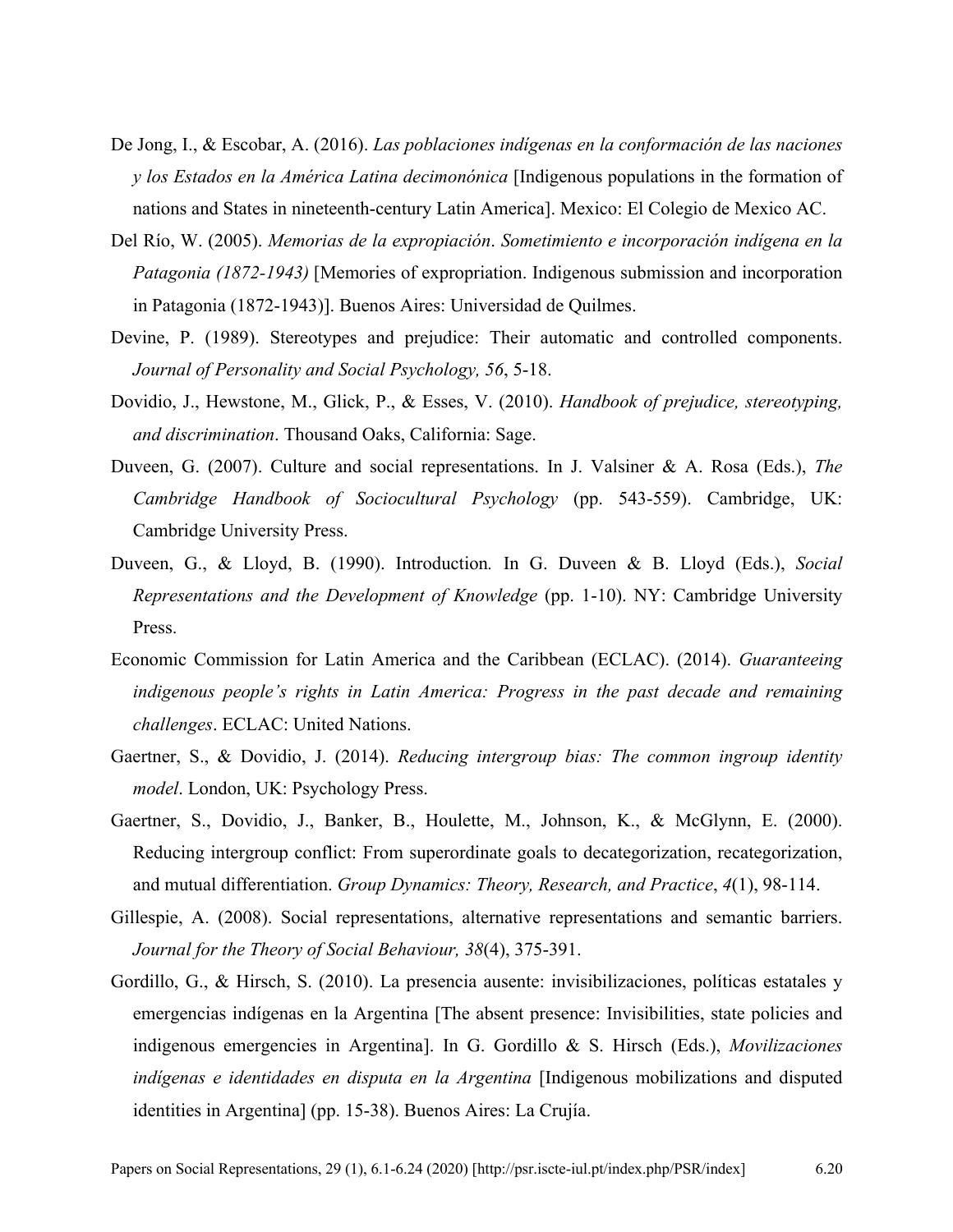- Graf, S., Paolini, S., & Rubin, M. (2014). Negative intergroup contact is more influential, but positive intergroup contact is more common: Assessing contact prominence and contact prevalence in five Central European countries. *European Journal of Social Psychology*, *44*(6), 536-547.
- Hornsey, M., & Hogg, M. (2000). Subgroup relations: A comparison of mutual intergroup differentiation and common ingroup identity models of prejudice reduction. *Personality and Social Psychology Bulletin*, *26*(2), 242-256.
- Instituto Nacional de Asuntos Indígenas (INAI). (2015). *Condiciones de vida de familias, grupos convivientes y comunidades indígenas en la Argentina* [Living conditions of families, cohabiting groups and indigenous communities in Argentina.]*.* Ministerio de desarrollo social de la Nación Argentina.
- Instituto Nacional de Estadísticas y Censos (INDEC). (2015). *Anuario estadístico de la República Argentina* [Statistical yearbook of the Argentine Republic.]. Buenos Aires, Argentina: INDEC.
- Jodelet, D. (2011). Aportes del enfoque de las representaciones sociales al campo de la educación [Contributions of the social representations approach to the field of education]. *Espacios en Blanco, 21,* 133-154.
- Kalampalikis, N., & Apostolidis, T. (2016). Le perspective sociogénétique des representations sociales [The sociogenetic perspective of social representations.]. In G. Lo Monaco, S. Delouvée & P. Rateau (Eds.), *Les représentations sociales. Théories, méthodes et applications* [Social representations: Theories, methods and applications] (pp. 79-84). Louvain-la-Neuve: De Boeck Supérieur.
- Lenton, D. (1992). Relaciones interétnicas: derechos humanos y autocrítica en la generación del 80 [Inter-ethnic relations: human rights and self-criticism in the generation of the 1980s]. In J. Radovich & A. Balazote (Eds.), *La problemática indígena. Estudios antropológicos sobre pueblos indígenas de la Argentina* (pp. 27-65). Buenos Aires: CEDAL.
- Mackie, D., & Hamilton, D. (1993). *Affect, cognition and stereotyping: Interactive processes in group perception*. NY: Academic Press. https://doi.org/10.1016/C2009-0-03251-6
- Milland, L., & Flament, C. (2016). De la zone muette aux facettes d'une représentation sociale [From the silent zone to the facets of social representation]. In G. Lo Monaco, S. Delouvée & P. Rateau (Eds.), *Les représentations sociales. Théories, méthodes et applications* [Social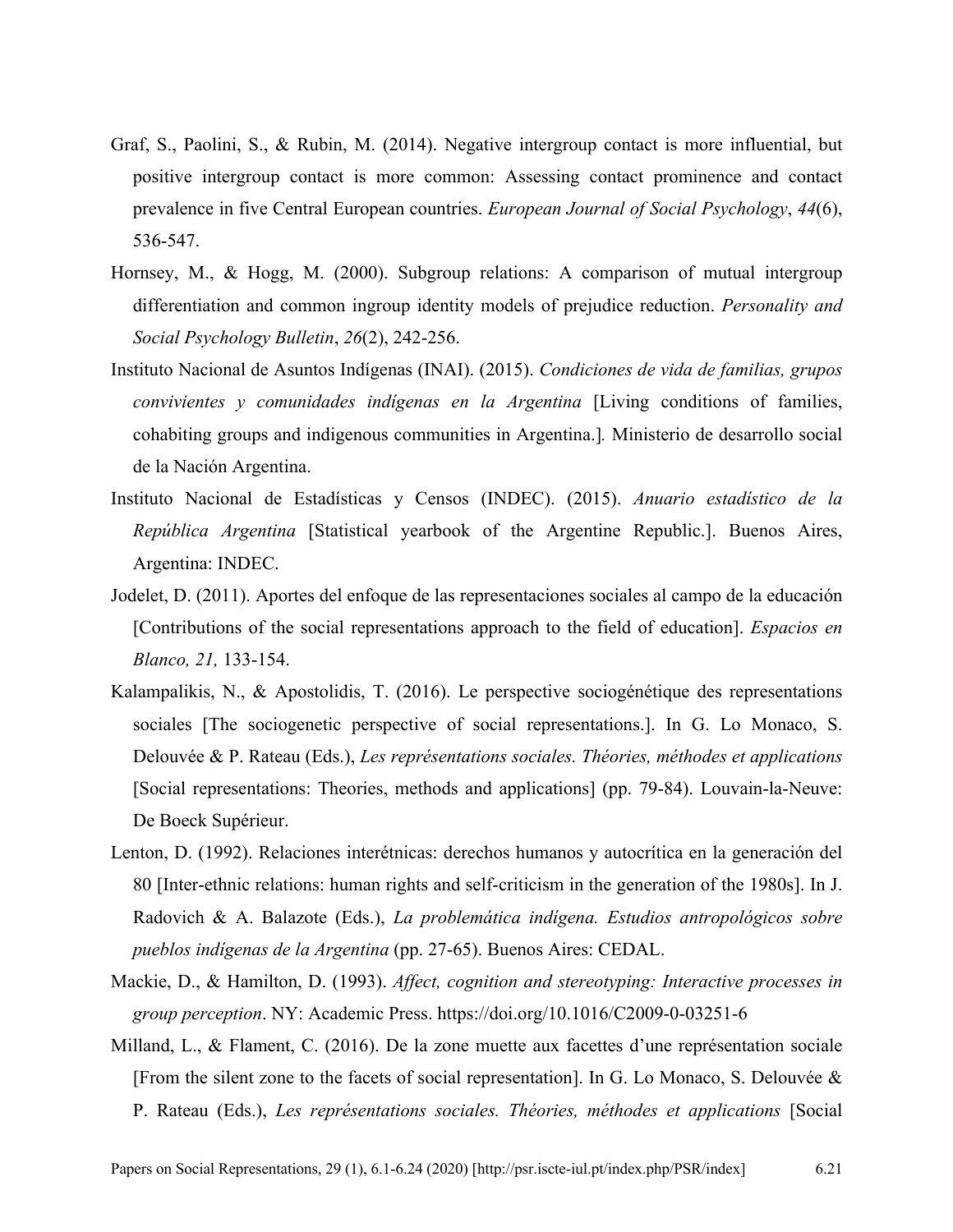representations: Theories, methods and applications] (pp. 505-516). Louvain-la-Neuve: De Boeck Supérieur.

- Moscovici, S. (1961). La psychanalyse, son image et son public [Psychoanaylsis: its image and its public]. Paris, France: Presses Universitaires de France.
- Moscovici, S. (2001) *Social Representations. Explorations in Social Psychology*. NY: New York University Press.
- Moscovici, S. (2011). An essay on social representations and ethnic minorities. *Social Science Information*, *50*(3-4), 442-461. http://dx.doi.org/10.1177/0539018411411027
- Moscovici, S. (2012). *Raison et cultures* [Reason and cultures]*.* Paris, France: École des hautes études en sciences sociales.
- Nagy, M. (2013). *Estamos vivos. Historia de la Comunidad Indígena Cacique Pincén, provincia de Buenos Aires (Siglos XIX-XXI)* [We are alive. History of the Cacique Pincén Indigenous Community, Buenos Aires province (XIX-XXI centuries)]*.* Buenos Aires: Antropofagia.
- Passini, S., & Morselli, D. (2016). Blatant domination and subtle exclusion: The mediation of moral inclusion on the relationship between social dominance orientation and prejudice. *Personality and Individual Differences*, *89*, 182-186. http://dx.doi.org/10.1016/j.paid.2015.10.0220.
- Pérez, J., Moscovici, S., & Chulvi, B. (2002). Natura y cultura como principio de clasificación social. Anclaje de representaciones sociales sobre minorías étnicas [Nature and culture as a principle of social classification. Anchoring of social representations on ethnic minorities]. *Revista de Psicología Social, 17*(1), 51-67. http://dx.doi.org/10.1174/021347402753408668
- Pettigrew, T., & Meertens, R. (1995). Subtle and blatant prejudice in Western Europe. *European Journal of Social Psychology*, *25*(1), 57-75. http://dx.doi.org/10.1002/ejsp.2420250106
- Sammut, G., Andreouli., E., Gaskell, G., & Valsiner, J. (2015). Social Representations: A revolutionary paradigm? In G. Sammut, E. Andreouli, G. Gaskell & J. Valsiner (Eds.), *The Cambridge Handbook of Social Representations* (pp. 3-11). Cambridge University Press.
- Sarti, M., & Barreiro, A. (2014). Juicios morales y memoria colectiva: narrativas de jóvenes sobre la "Conquista del Desierto" [Moral judgements and collective memory: Youth narratives on the "Conquest of the Desert"]. In J. Castorina & A. Barreiro (Eds.), *Representaciones sociales y prácticas en la psicogénesis del conocimiento social* [Social representations and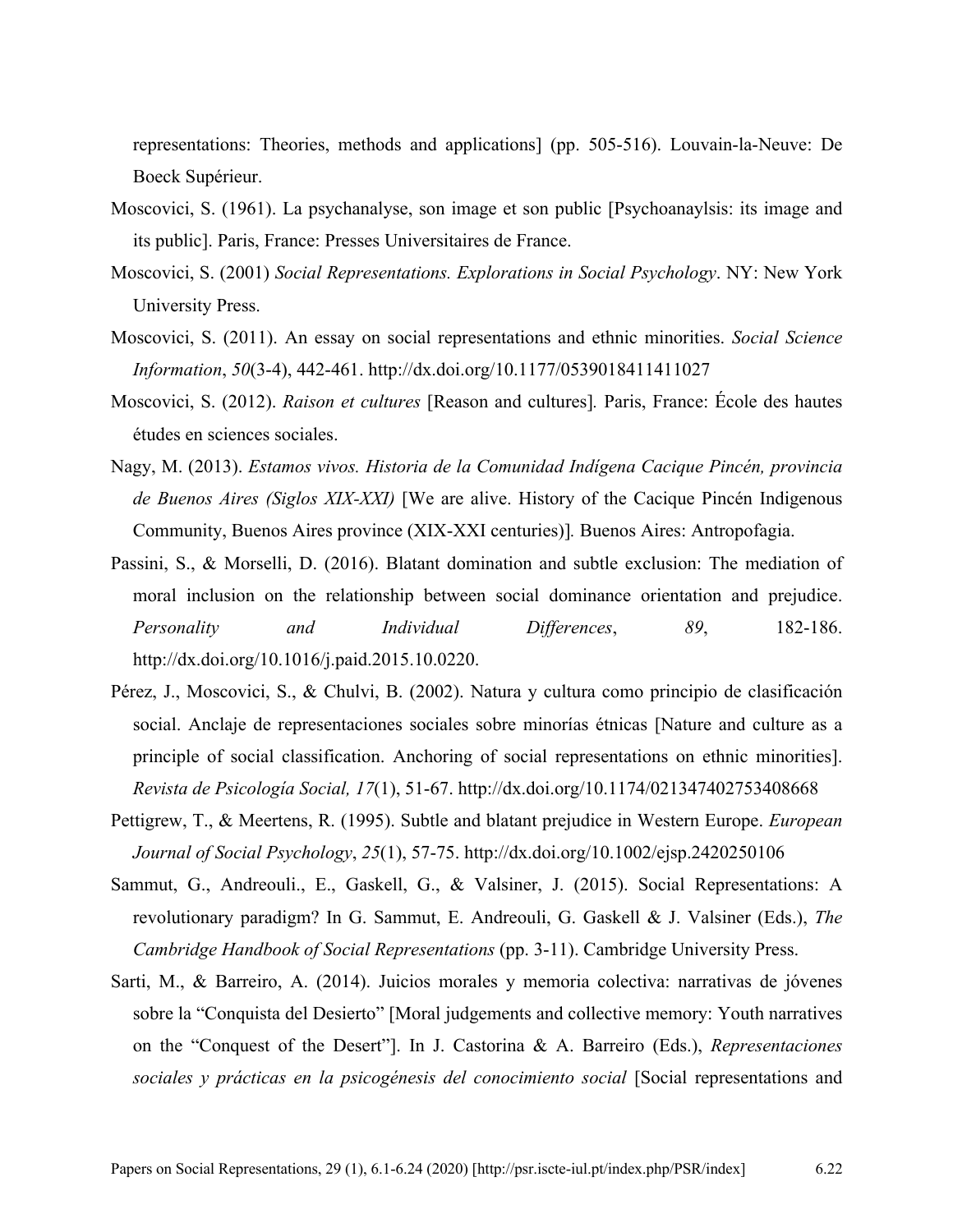practices in the psychogenesis of social knowledge] (pp. 141-156). Buenos Aires: Miño y Dávila.

- Sibley, C., Liu, J., & Kirkwood, S. (2006). Toward a social representations theory of attitude change: The effect of message framing on general and specific attitudes toward equality and entitlement. *New Zealand Journal of Psychology, 35*(1), 3–13.
- Sibley, C., Liu, J., Duckitt, J., & Khan, S. (2008). Social representations of history and the legitimation of social inequality: The form and function of historical negation. *European Journal of Psychology*, *38*, 542-565.
- Staerklé, C. (2015). Social order and political legitimacy. In G. Sammut, E. Andreouli, G. Gaskell & J. Valsiner (Eds.), *The Cambridge Handbook of Social Representations* (pp. 280- 294). Cambridge: Cambridge University Press.
- Tajfel, H., & Turner, J. C. (1986). The social identity theory of intergroup behavior. In S. Worchel & L. W. Austin (Eds.), *Psychology of Intergroup Relations*. Chicago: Nelson-Hall.
- Ungaretti, J., Etchezahar, E., & Barreiro, A. (2018). Validation of the subtle and blatant prejudice scale towards indigenous people in Argentina. *Current Psychology*, *38*, 1-7. https://doi.org/10.1007/s12144-018-9844-4
- Wagner, W. (2015). Representation in action. In G. Sammut, E. Andreouli, G. Gaskell & J. Valsiner (Eds.), *The Cambridge Handbook of Social Representations* (pp. 12-28). Cambridge: Cambridge University Press.
- Wagner, W., & Hayes, N. (2005). *Everyday Discourse and Common Sense. The theory of Social Representations*. NY: Palgrave Macmillan.
- Wetherell, M., & Potter, J. (1992). *Mapping the Language of Racism: Discourse and the Legitimation of Explotaition*. Hemel Hempstead: Harvester Wheatsheaf.

ALICIA BARREIRO, PhD is Professor of Developmental Psychology at the University of Buenos Aires and at the Latin American Faculty of Social Sciences (FLACSO-Argentina), and researcher at the National Scientific and Technological Research Council (CONICET-Argentina). Her research interests are focused on the construction of social knowledge and moral development of children, adolescents and adults. Also, her current work explores how social